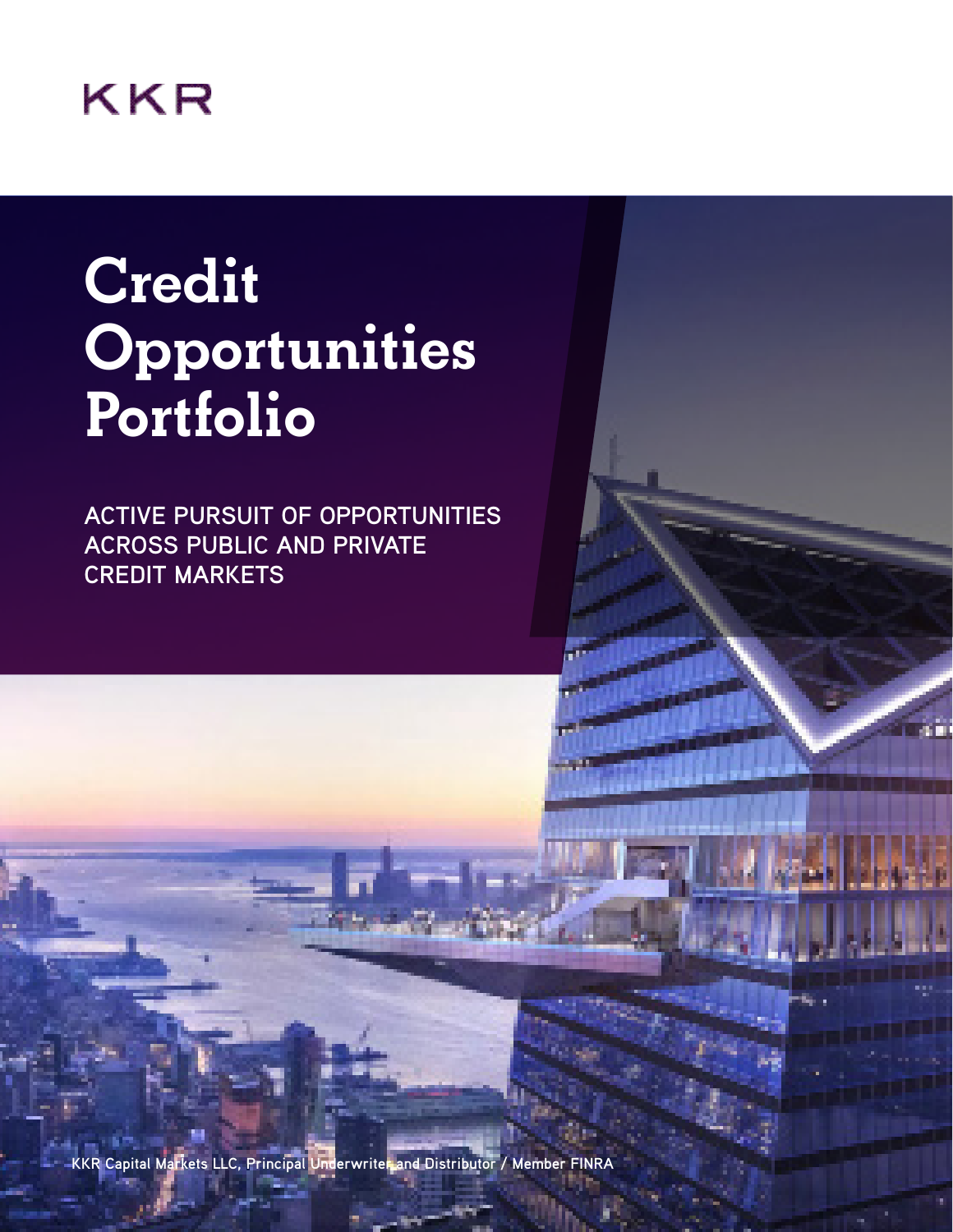## **We are a Leading Global Investment Firm**

In today's complex global economy, we believe success depends on shared opportunities and the strength to work together through challenges.

Leading global investment firm with **45+ YEARS OF EXPERIENCE** and a strong track record of performance

**ONE-FIRM APPROACH** allows us to leverage the best investment insights from across the firm on behalf of our clients

Our **CULTURE OF INNOVATION** promotes new solutions in a rapidly evolving investment



### **At a glance...**





## **\$30.2 billion**

that KKR and its executives currently have invested across all strategies alongside our clients, demonstrating a strong alignment of interest<sup>1</sup>



**600** + investment professionals across<br>**600** + both private and public markets

investment professionals across **~442** Private Equity and Real Assets

KKR Credit employees with more than 160 investment professionals **~360**

nt and former KKR employees and KKR Capstone are retained by those individuals personally. Includes unfunded commitments made by individuals. As of September 30, 2021.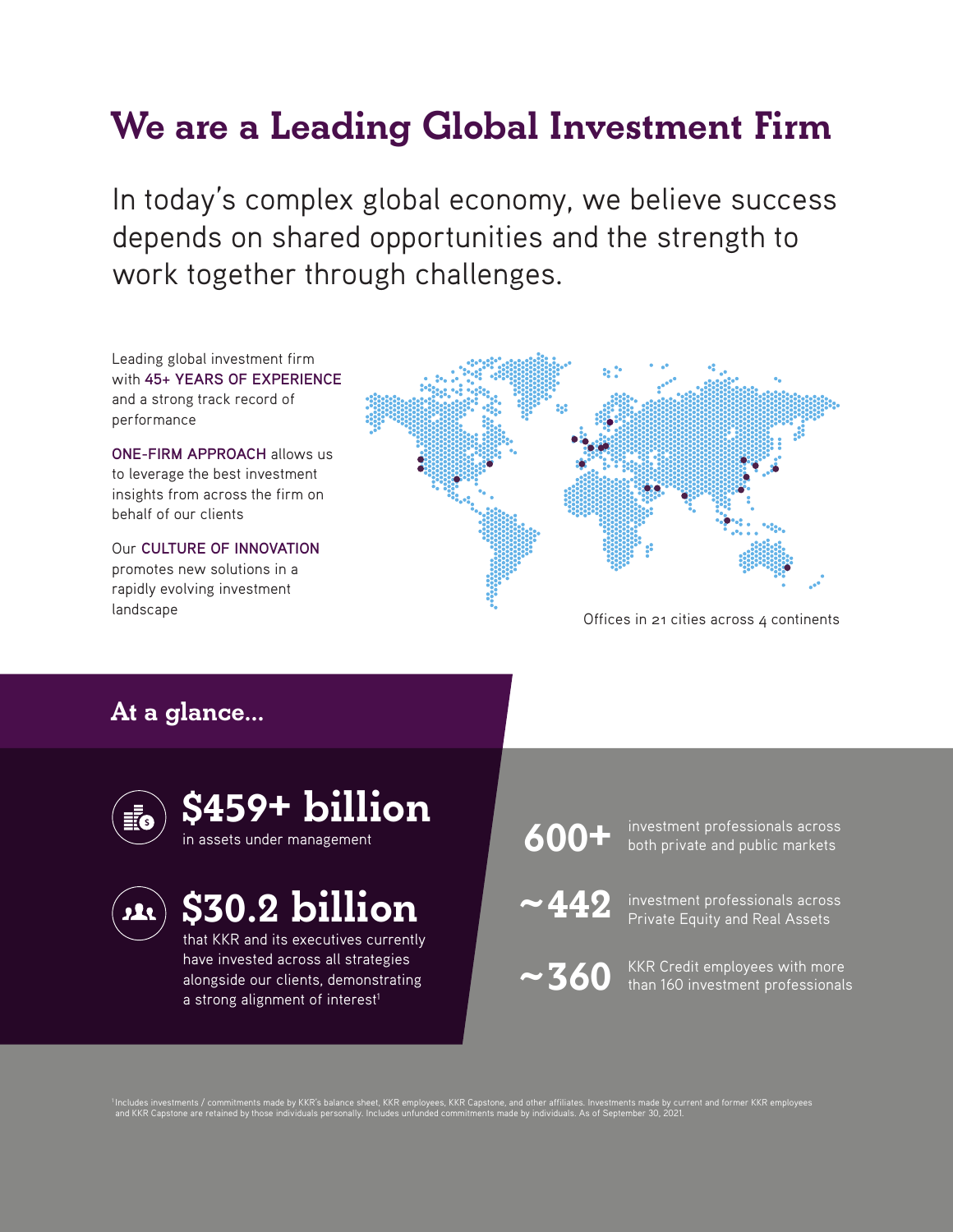## **Access to a Leading Alternative Asset Manager**

Investing globally across alternative asset classes



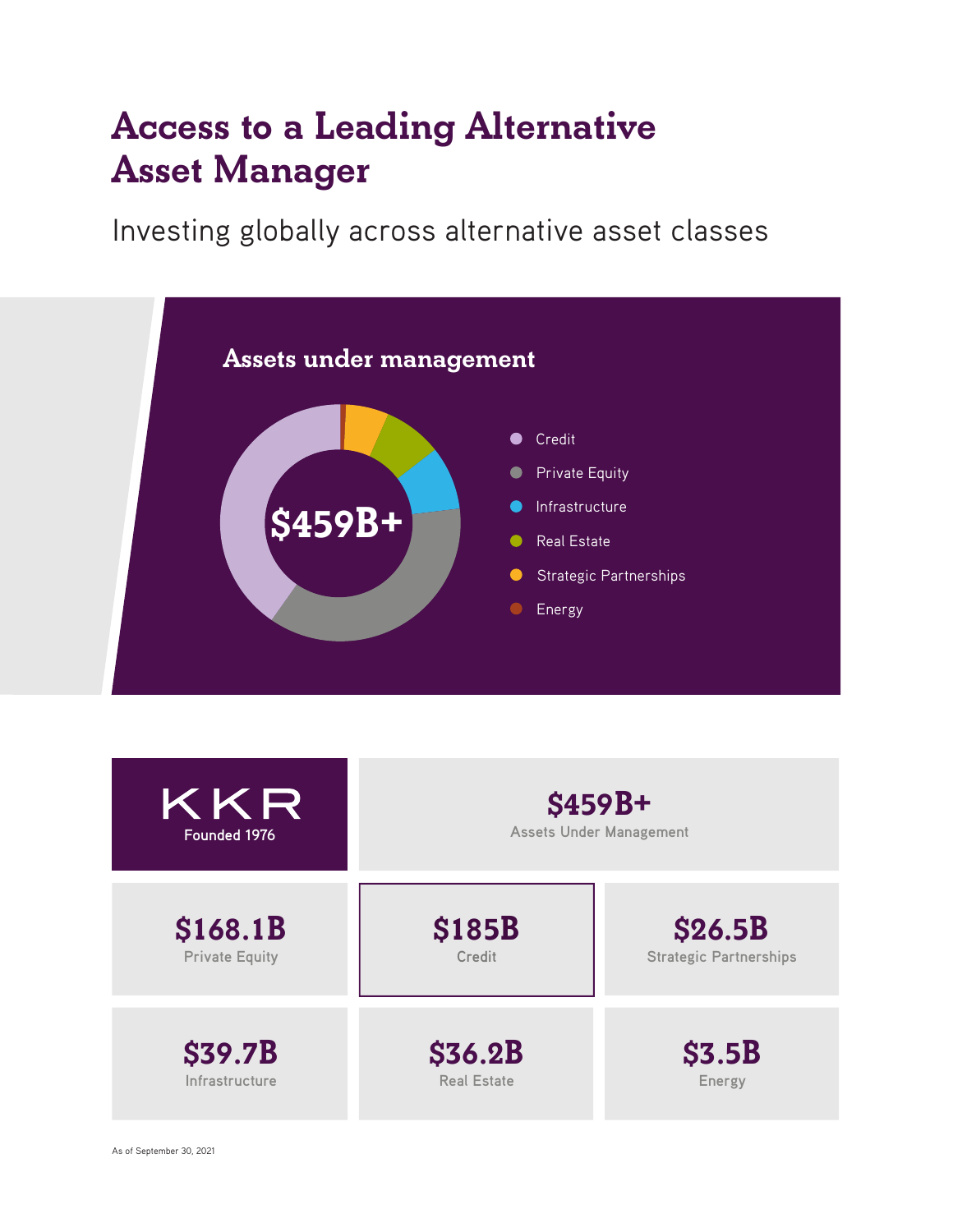## **A Global Leader in Credit**





### **Team structure can be critical**

Our teams are aligned by sector and are asset class agnostic.

We employ a holistic approach to diligencing credit.

Allows our sector analysts to look up and down the capital structure and across comparable companies in order to identify attractive riskadjusted returns

**Founded in 2004**



田

### **\$2.9B**

in KKR balance sheet and employee capital invested in KKR credit strategies



### ~**360 employees**

with more than 160 investment professionals



 $\mathbf{D}$ ®

### on the KKR Credit Platform **1,400+ issuers**

senior credit investment professionals **55+**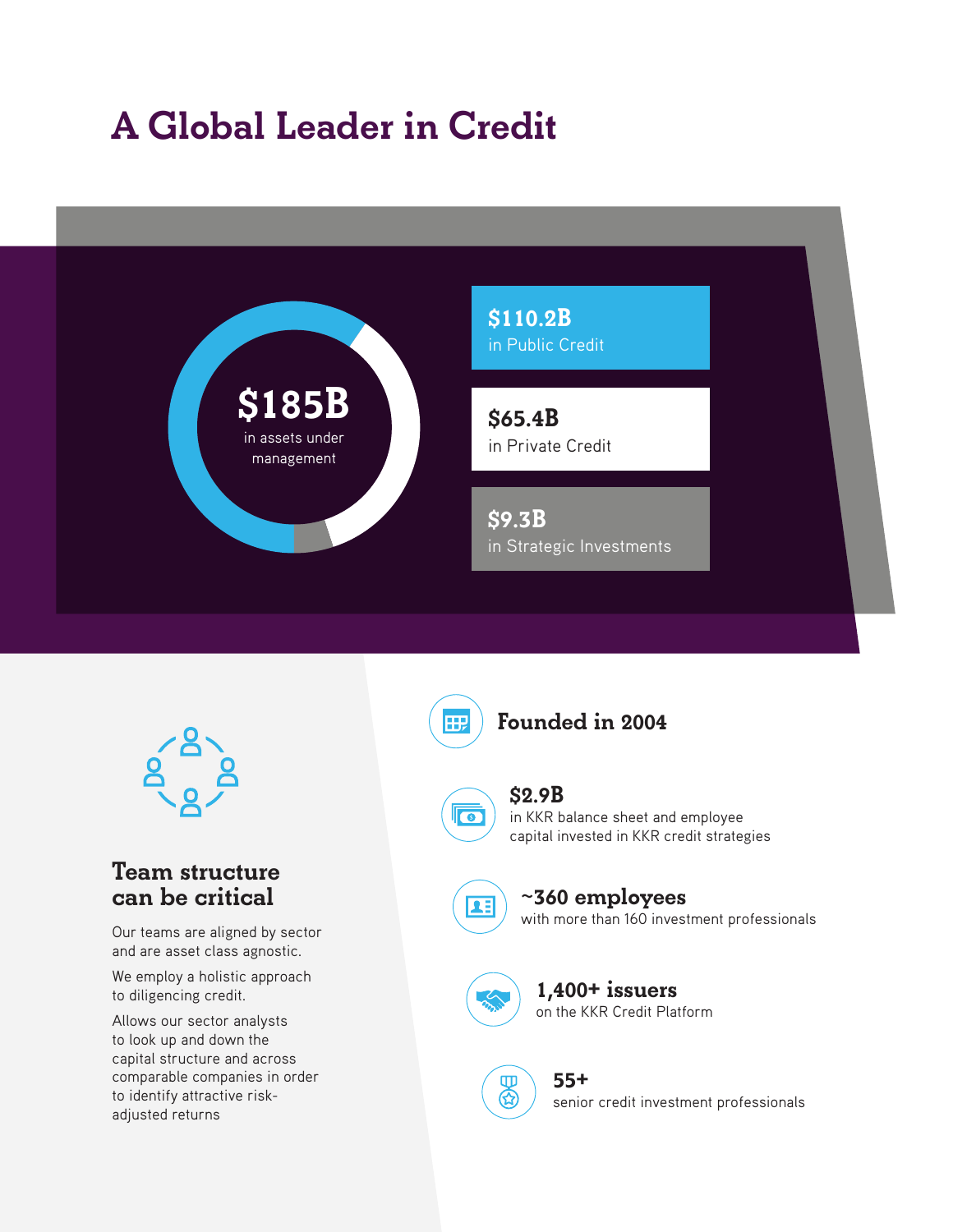## **Executive Summary**

Fixed income market dynamics have changed considerably in the years since the global financial crisis. As a result, investors may benefit by enhancing their fixed income portfolios with new opportunities.

A portfolio that combines public and private credit can seek to take advantage of opportunities in both markets to deliver high income and total return.

## **Market Opportunity**

We believe opportunities for higher yield and returns can be found by combining both public and private credit.

### **What is Private Credit?**

Credit that is directly negotiated between investors and corporate borrowers. Targets the ownership of higher yielding corporate, physical or financial assets – primarily first lien, senior secured investments with floating rate income.

### **Private credit has added advantages**

Private credit may offer the potential for higher yield and increased investor protections through negotiated terms, covenants and pricing.

### **A dynamic opportunity set**



Banks have reduced lending to meet regulatory requirements



Finance companies have withdrawn substantially from the marketplace



Increase in capital market volatility has created the need for certainty of capital

Constrained buyers and index investors have limited flexibility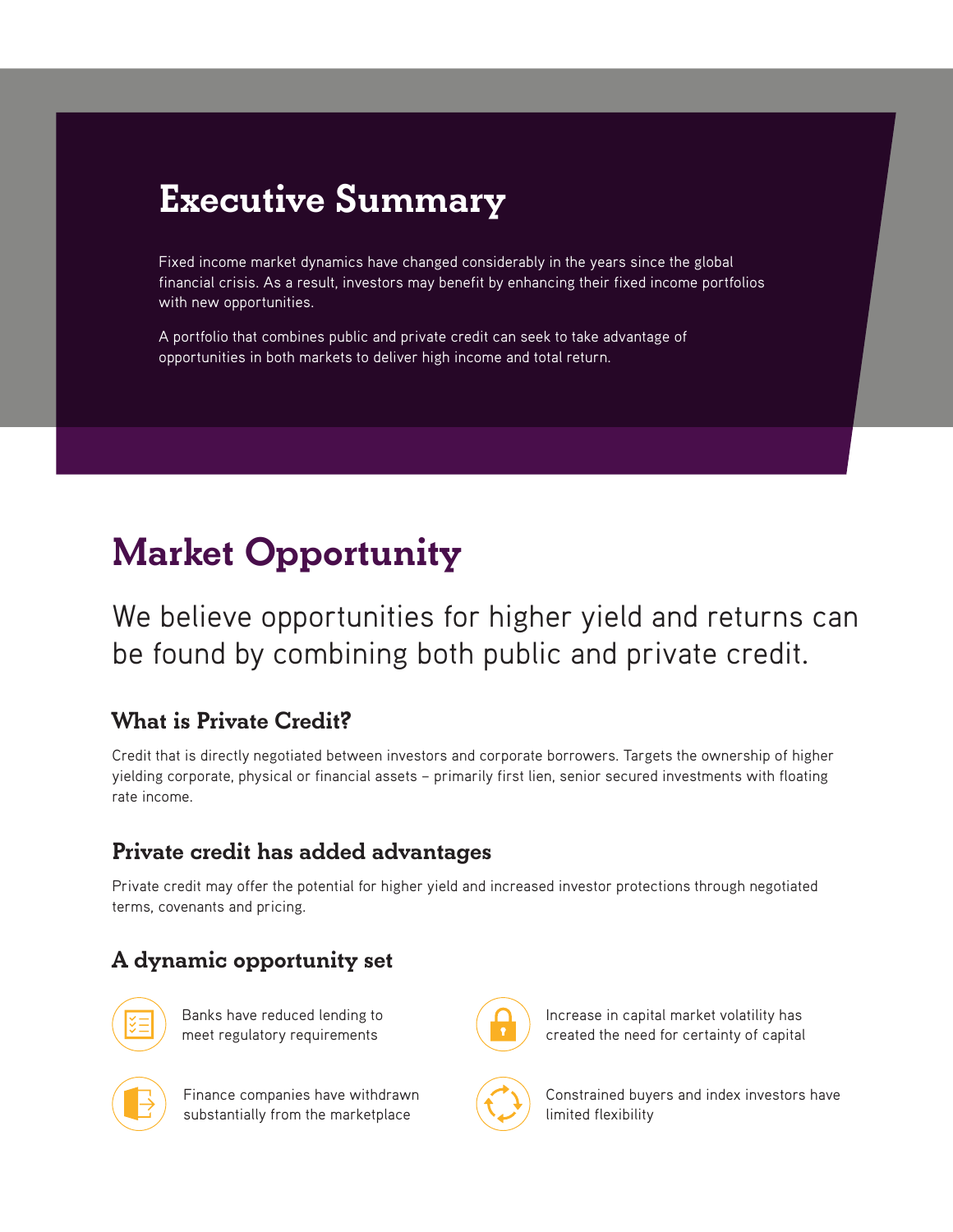## **The Need for Private Credit is a Long-Term Secular Trend**

The continued retrenchment of US and European banks creates opportunities for private lenders as borrowers seek partners who can provide flexibility, speed of execution, and surety of capital.



**US Bank Market Share - US Leveraged Loans**

### Private Credit Performance in Downturns



Historical data suggests that private credit outperforms these other asset classes heading into, and coming out of, a recession due to its floating rate nature, and access to greater lender information.

Hamilton Lane data via Cobalt; Bank for International Settlements (November 2019). For illustrative purposes only. The indices presented represent investments that have material differences from an investment in the Fund, including those related to vehicle structure, investment objectives and restrictions, risks, fluctuation of principal, safety guarantees or insurance, fees and expenses, liquidity and tax treatment. Data provided is for informational uses only. Indices are unmanaged, do not reflect the deduction of fees and expenses, and are not available for direct investment. Fees and expenses will be deducted from any investment in the Fund. The performance of the Fund will differ and may vary materially from any index. An investment in the Fund is different from a direct investment in any of the asset classes shown above. Performance data quoted represents past performance for the asset class shown, which is no guarantee of future results.

\* Indicies used: Hamilton Lane Private Credit; BofA Merrill Lynch U.S. High Yield Index; Credit Suisse Leveraged Loan Index; MSCI World Energy Index; FTSE/NAREIT Equity REIT Index; Hamilton Lane Private Real Estate and Hamilton Lane Private Real Assets; VC/Growth includes all funds with a strategy of venture capital or growth equity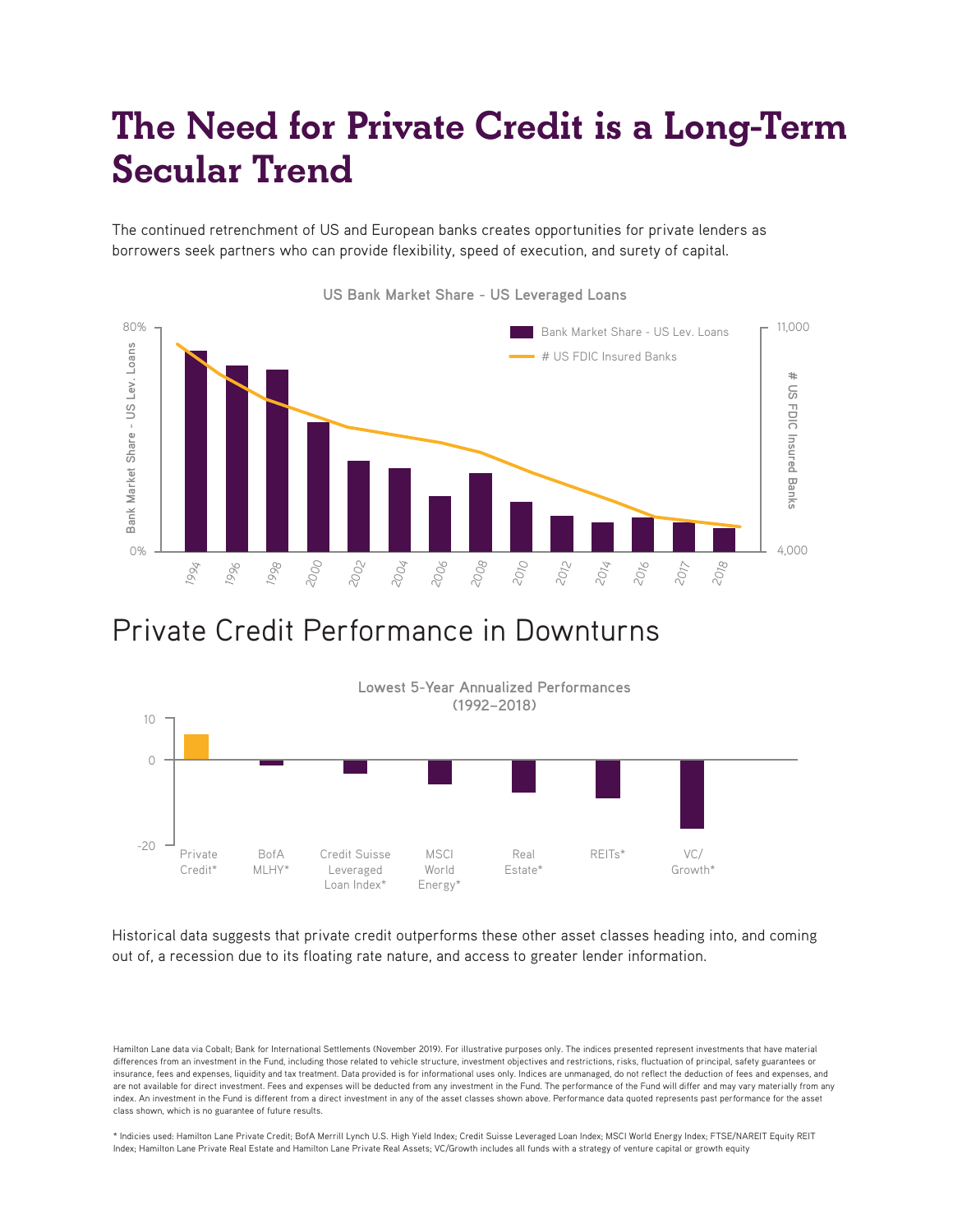## **Public Credit Platform**

### **Investment Strategies:**

**LEVERAGED LOANS**

#### **HIGH YIELD BONDS STRUCTURED CREDIT**

Agnostic to asset type and diversified across themes, geography, industries and issuers



**OPPORTUNISTIC ALLOCATIONS:** Designed to be flexible and to take advantage of credit market dislocations, and benefits from a broad mandate to invest in high conviction positions that provide an attractive risk / return profile



#### **LIQUIDITY CONSIDERATIONS:**

More liquid in nature - usually with secondary market trading available

### **Key Highlights**

**Senior** portfolio weighted to top of the capital structure dampens volatility

Portfolio's illustrated positive **convexity** presents a competitive advantage for future upside and return potential

Returns not dependent on **duration** – short maturity holdings compelling

#### **HIGH YIELD**

High yield bond investing based on fundamental credit analysis, with a significant focus on principal protection

Attractive current income, favorable market technicals, relative liquidity and call protection

#### **BANK LOANS**

Secured term loans based on fundamental credit analysis, with a significant focus on principal protection

Strong risk-adjusted return potential and senior position in capital structure, floating rates

#### **STRUCTURED CREDIT**

Strategy comprises CLO debt ranging from Investment Grade to Sub-Investment Grade Employ a tactical approach across the entire capital structure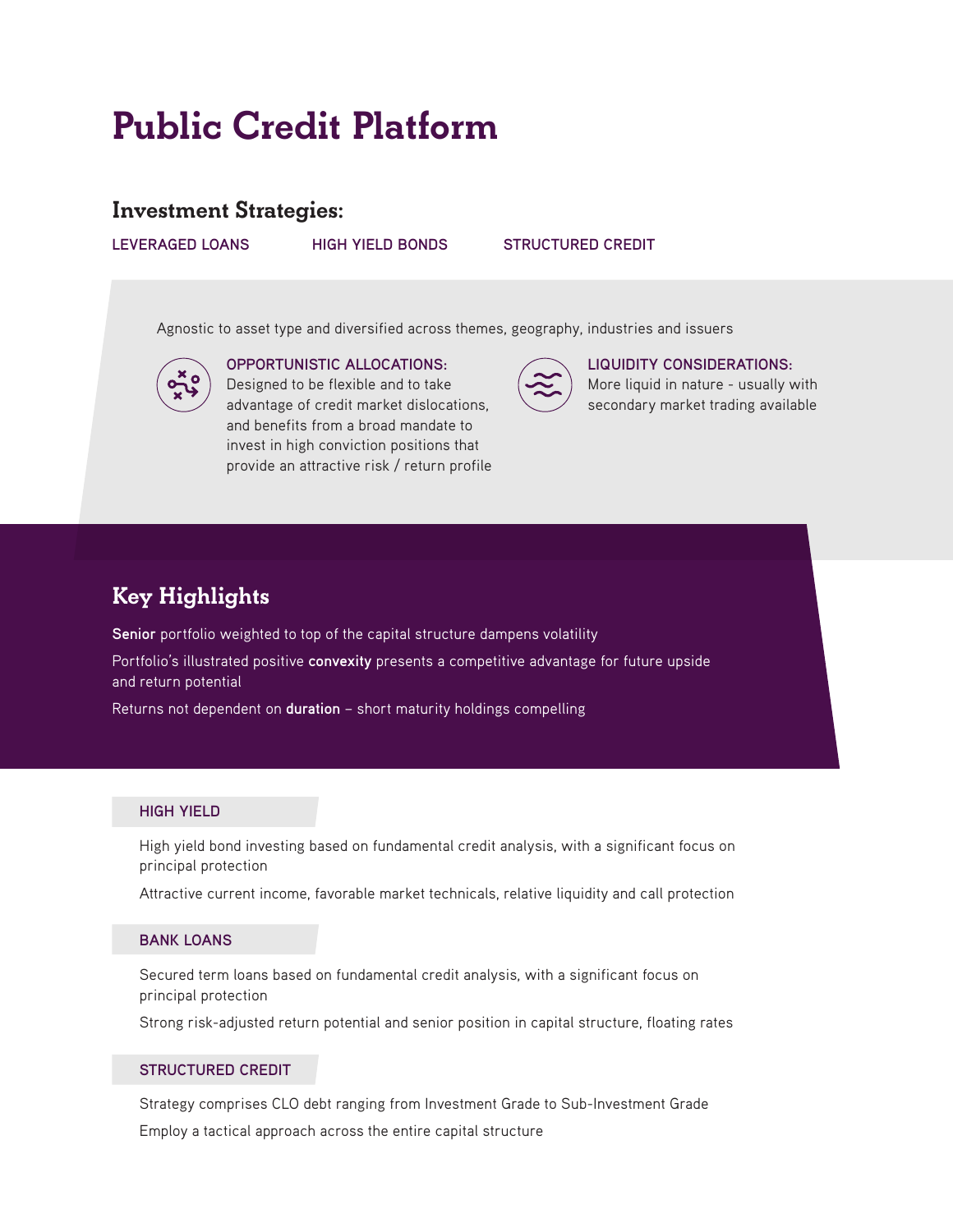## **The KCOP structure allows the Fund to take advantage of market dislocations and sell offs**

During periods of market stress, daily liquid bond and loan funds (e.g. mutual funds, ETFs) may sell at discounts to meet redemption requests. KCOP can purchase those instruments to drive potential appreciation.

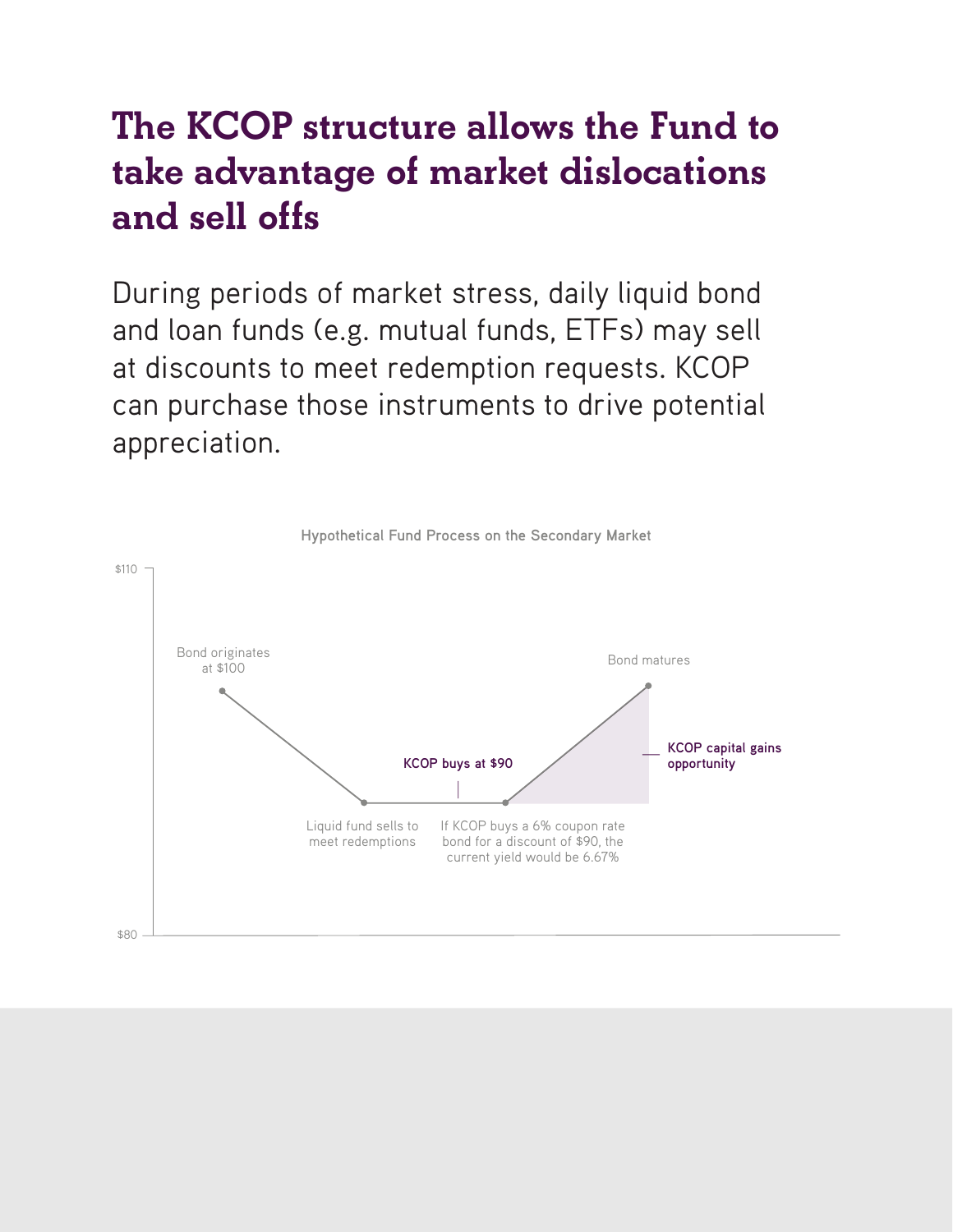## **The Opportunity**

### Value in "No Man's Land"

In the current interest rate environment, yield is difficult to find.





KKR believes there is a large market opportunity beyond core fixed income



CLOs are limited in the amount of CCC loans they can hold

High Yield and Bank Loan mutual funds and ETFs ('Market Buyers') typically look to mirror index performance and prefer to hold more liquid, higher priced credits

'No Man's Land' can potentially offer higher yields and potential upside through idiosyncratic events including refinancings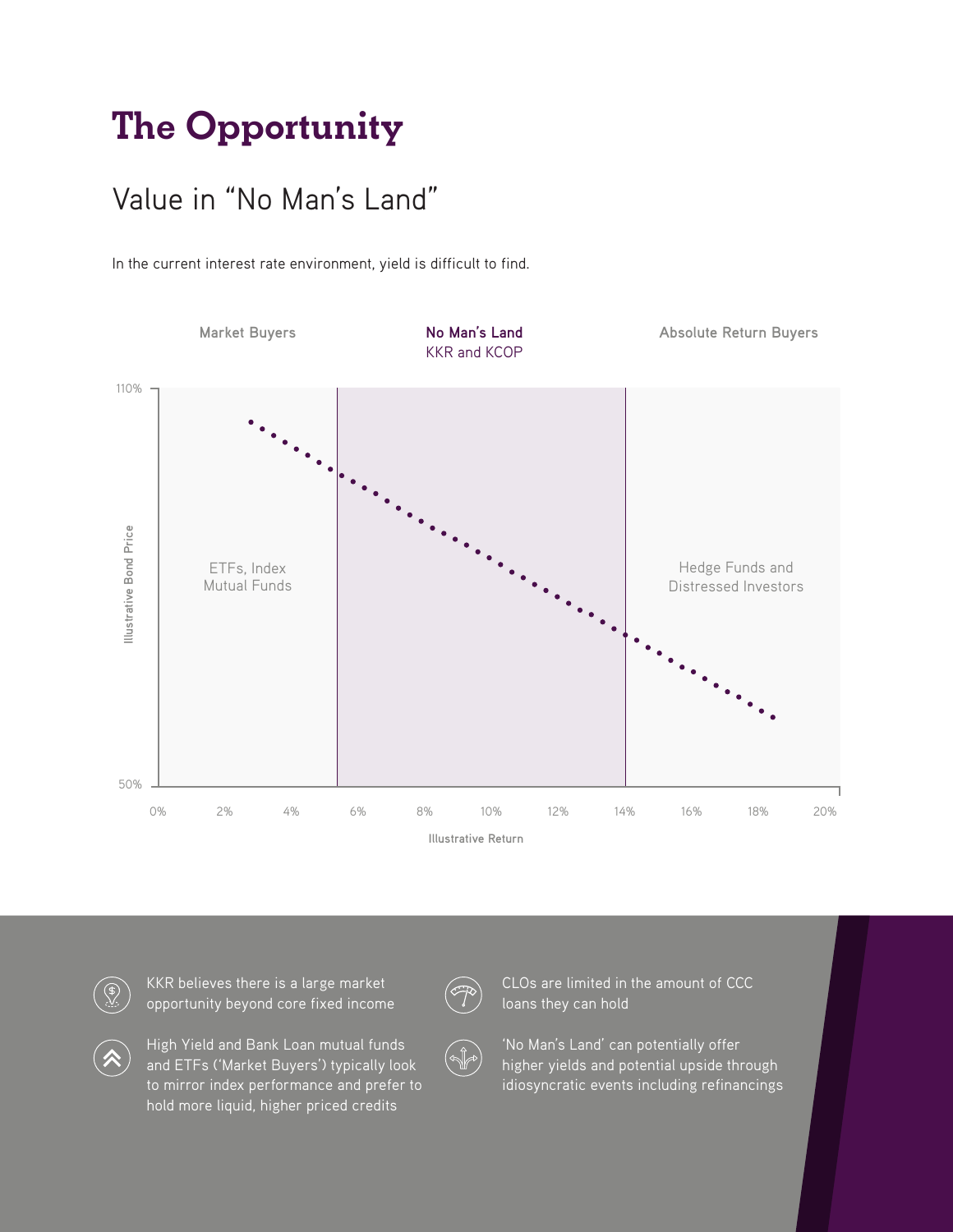### **What is an Interval Fund?**



An interval fund is a closed-end fund registered under the Investment Company Act of 1940 that provides periodic liquidity to investors.<sup>1</sup>

Given the liquidity profile of the structure, portfolio managers can take a longer-term investment view.

This allows the manager to take advantage of investment opportunities in less liquid, potentially higher-return asset classes that may not be suitable for an open-end mutual fund offering daily liquidity.



### **Benefits include:**

**OPTIMIZED STRUCTURE:** An interval fund structure reduces the need to hold cash and permits the use of leverage to potentially enhance yield<sup>2</sup>

**ACCESS TO PRIVATE INVESTMENT ASSETS:** This structure gives managers the flexibility to invest in assets that may be less liquid and more suited to longer holding periods – assets such as private credit

**ATTRACTIVE INCOME:** Periodic liquidity enables use of leverage to seek to enhance yield; mutual funds/ETFs have stricter limits on leverage given daily redemption and statutory restrictions

**DAILY NAV PRICING:** NAV pricing eliminates market price discounts (or premiums) associated with listed-closed end funds

**LOWER MINIMUM INVESTMENTS** than private funds

#### **1099 TAX TREATMENT**

**EASE OF PURCHASE:** Simplified daily purchase process at daily NAV

**DIRECT REPURCHASES** at specific intervals at NAV

<sup>1</sup> Limited liquidity is provided to shareholders only through the Fund's quarterly repurchase offers for no less than 10% and not more than 25%. Accordingly, there is no guarantee that an investor will be able to sell shares in the amount that the investor desires to sell. Under normal market conditions, the Fund expects to authorize a 10% offer.

2 In pursuing the Fund's investment objective, the Adviser will seek to enhance the Fund's return by the use of leverage. The use of leverage involves increased risk, including increased risk of loss, as outlined in the Fund's prospectus. The Fund's leverage strategy may not work as planned or achieve its goal.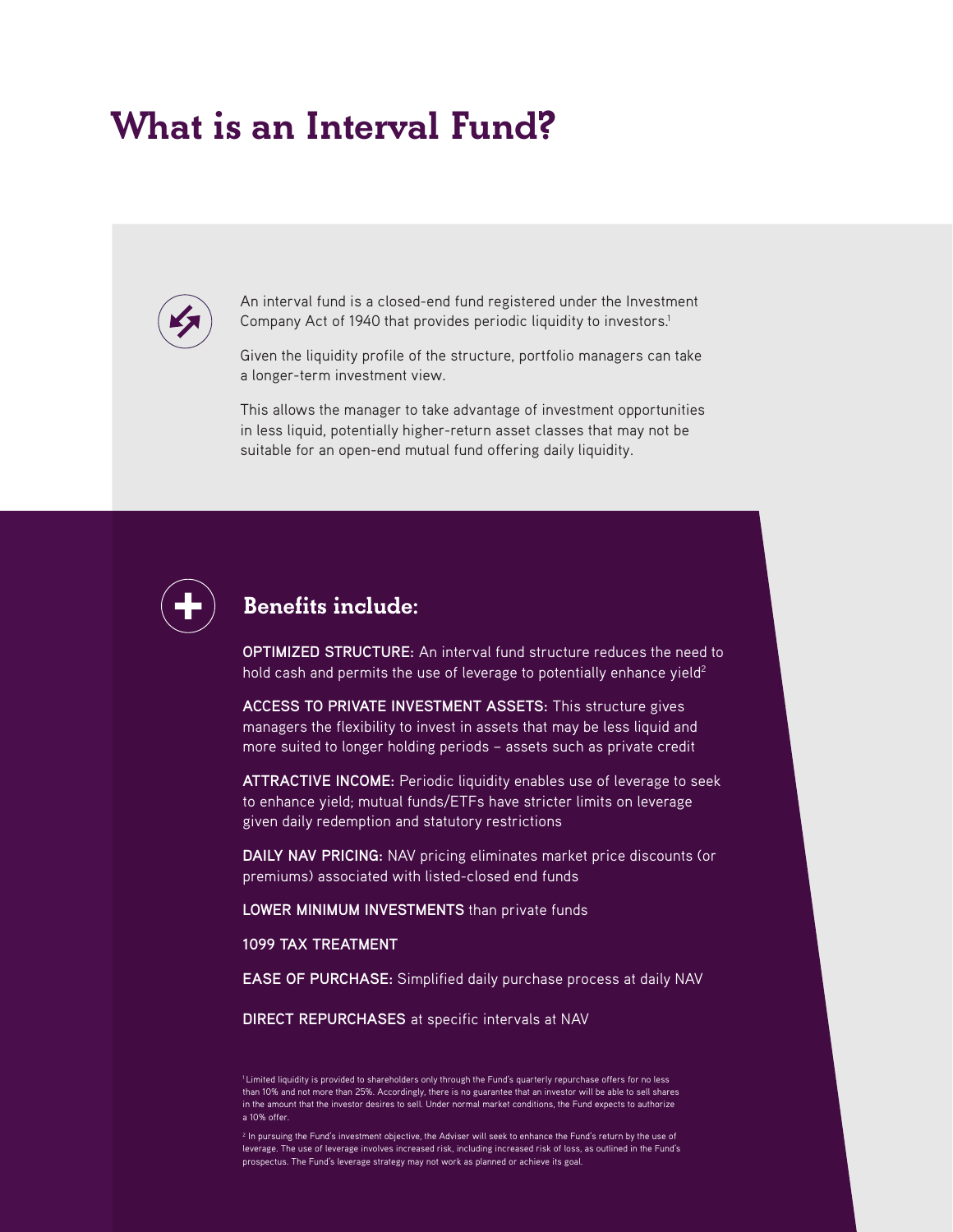## **Diversified Credit Solution**

Dynamically allocated across opportunities in credit to seek the best relative value opportunities.

We believe owning opportunistic and private credit in a non-daily structure is a better way to capture alpha.

#### **PUBLIC CREDIT:**

Investing in a higher conviction portfolio of senior secured bank loans, high yield bonds, structured products and select stressed credit

Our opportunistic credit strategy is a long-only, conviction based strategy focused on the corporate credit markets.

We have identified certain core investing themes that apply across seniority and asset classes:

- Event Driven
- Capital Markets/Market Dislocation
- Proprietary Sourcing
- Stressed Credits
- Structured Products
- Illiquidity Premium

Given the flexibility of the strategy, we expect portfolio construction and core investing themes to vary over the course of a market cycle.

#### **DIRECT LENDING:**

Lending to middle-market companies, particularly those at the larger end of the middle-market (\$50mm to \$100mm EBITDA).

Our direct lending strategy targets the upper end of the middle market globally and focuses on originated loans in the most senior part of a company's capital structure.

Direct lending offers attractive interest income in the form of cash distributions generated from coupon payments.

We may provide senior lending for new sponsor deals, direct company financings and refinancings of existing sponsor companies, among other uses of proceeds.

#### **PRIVATE OPPORTUNISTIC CREDIT:**

Investing in the middle of a company's capital structure, senior to common equity but subordinate to secured bank debt

Our Private Opportunistic Credit strategy focuses on privately originated and negotiated opportunities spanning private asset-based finance and subordinated corporate credit.

Private asset-based finance provides financing across the consumer, middle market corporate, and real assets sectors.

Investments are backed by diversified portfolios of cash flow generating financial (e.g. leases) or real assets (e.g. aircraft).

We believe the combination of current yield with potential equity upside, provides the opportunity to earn attractive risk-adjusted returns.

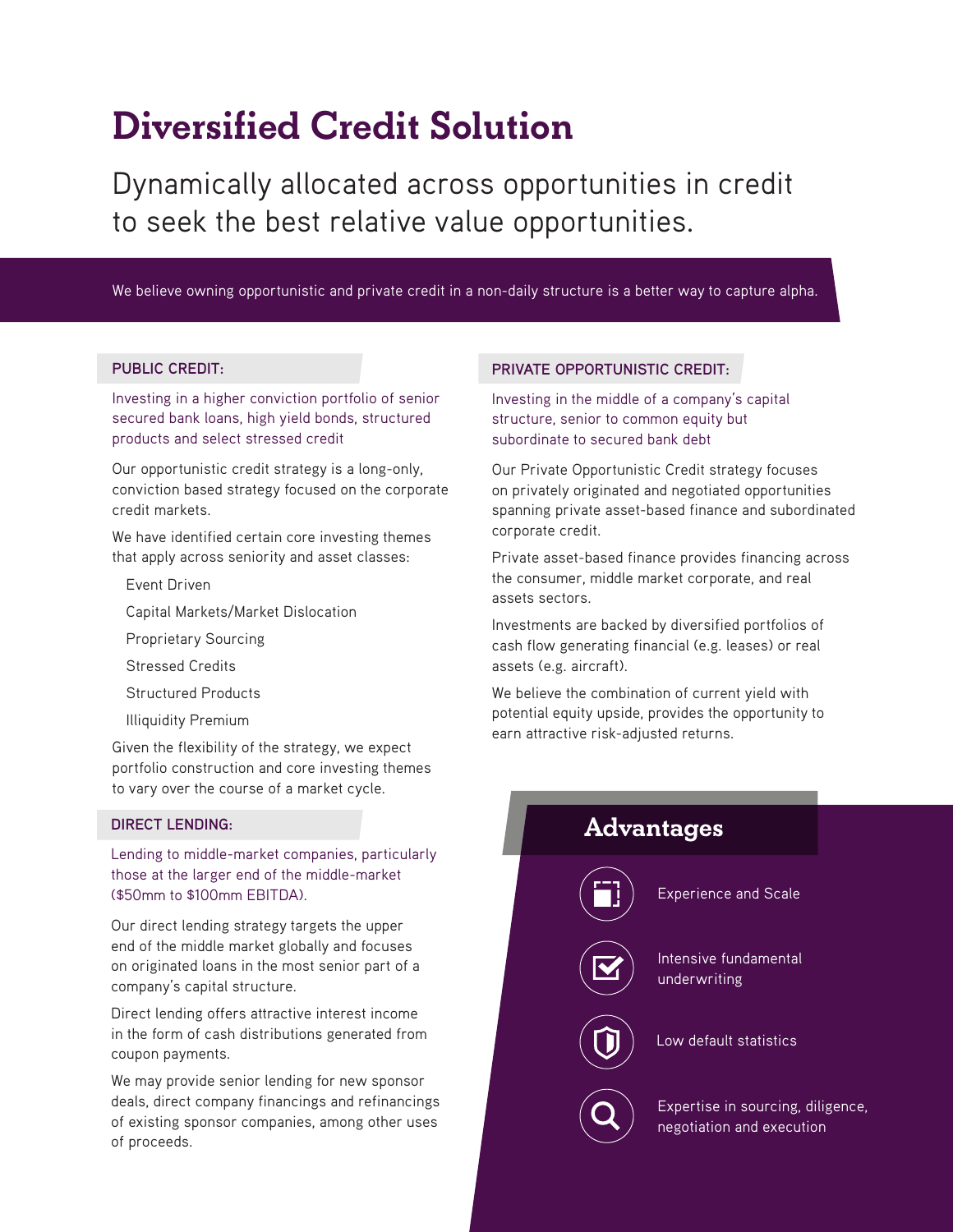### **Focus on Being Defensive**





- Second Lien
- Senior Secured Bonds
- Senior Unsecured
- Subordinated

#### **98%** SENIOR RANKED **60%** SENIOR SECURED

**Senior** portfolio heavily weighted to top of the capital structure

Portfolio's illustrated positive **convexity** presents a competitive advantage for future upside and return potential

Returns not dependent on **duration** – short maturity holdings compelling

### **Target of Illustrative Portfolio Allocation**

The hypothetical portfolio allocation is intended to provide a visual representation of a particular allocation strategy.<br>There is no guarantee that the final portfolio allocation will be identical to this hypothetical rep

- $\bullet$
- Bank Loans
- Hard/Financial Assets
- Global Direct Lending  $\bullet$
- High Yield **Calculation Contracts** Structured Credit
	- Second Lien and Unitranche
	- **Mezzanine**

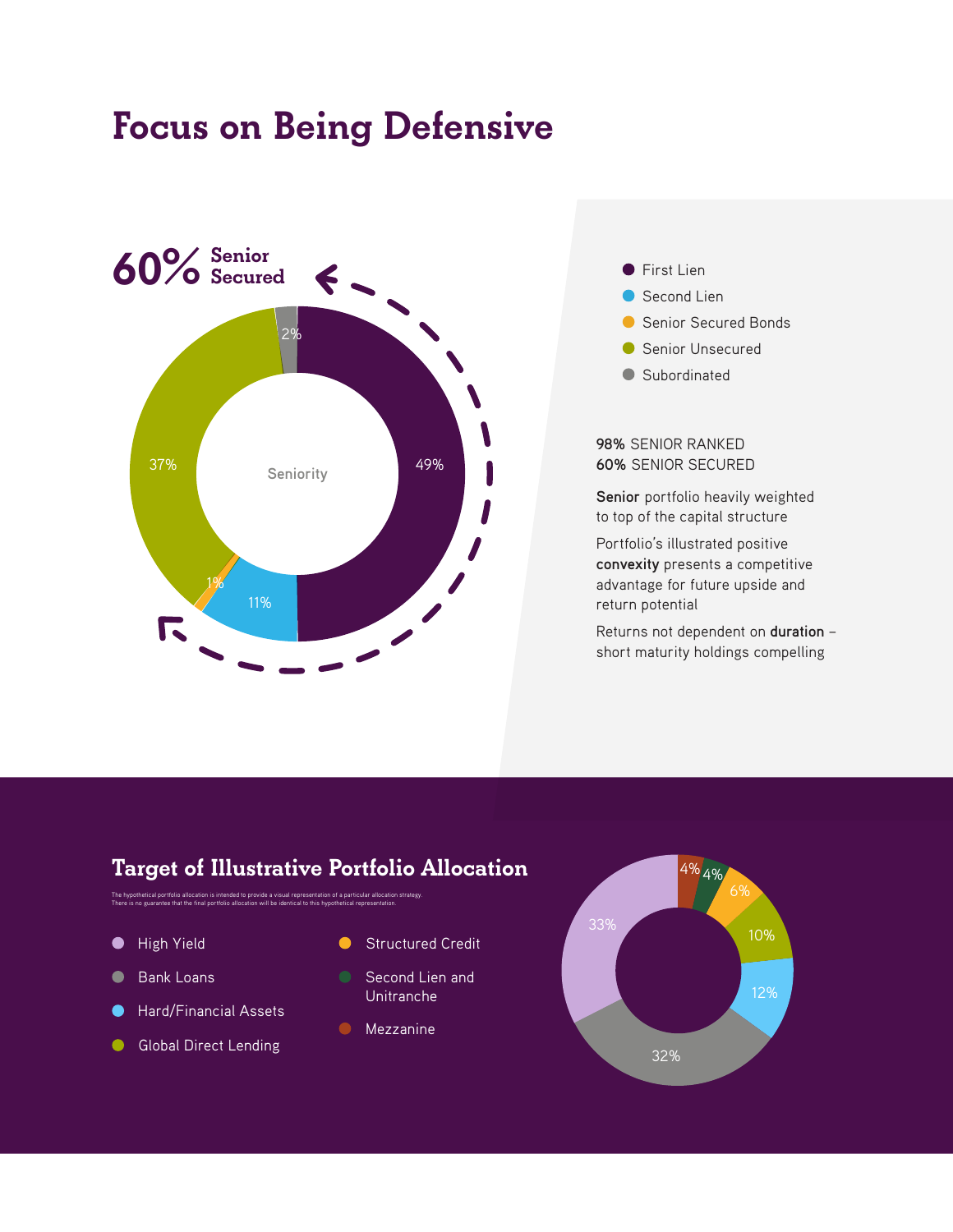# **Why KKR Credit Opportunities Portfolio**

It is becoming increasingly challenging in today's market environment to generate high and consistent yield in traditional investments.

There is a growing illiquidity premium for instruments such as Private Credit, US Bank Loans and US High Yield relative to publicly traded equivalents.



Past performance is not indicative of future results. Source: Bloomberg, as of December 31, 2019. For Private Credit, Source: Cambridge Associates; Eaton Vance "Monthly Market Monitor" The yields of these investments may be higher than those of core fixed income investments (including, but not limited to, investment grade corporate bonds, U.S. Treasuries and U.S. municipal bonds). Investing in non-core asset classes may carry increased risks as compared to core fixed income assets, including credit risk and liquidity risk. U.S. loans are represented by the S&P/LSTA Leveraged Loan Index. U.S. high yield bonds are represented by the ICE BofAML U.S. High Yield Index. U.S. corporate bonds are represented by the ICE BofAML U.S. Corporate Index. Municipal bonds are represented by the ICE BofAML U.S. Municipal Securities Index. U.S. Treasuries are represented by the ICE BofAML 10-Year U.S. Treasury Index. Bloomberg Barclays U.S. Aggregate Bond Index is a broad-based benchmark that measures the investment grade, U.S. dollar-denominated, fixed-rate taxable bond market. The index includes Treasuries, government-related and corporate securities, MBS (agency fixed-rate and hybrid ARM pass-throughs), ABS and CMBS (agency and non-agency). ICE BofAML 10-Year U.S. Treasury Index measures the total return of the 10-year U.S. Treasury note. ICE BofAML U.S. Corporate Index tracks the performance of U.S. dollar-denominated investment grade corporate debt publicly issued in the U.S. domestic market. ICE BofAML U.S. High Yield Index is designed to track the performance of U.S. dollar-denominated below investment grade corporate debt publicly issued in the U.S. domestic market. ICE BofAML U.S. High Yield Distressed Index is a subset of the ICE BofAML U.S. High Yield Master II Index that includes all high yield bonds that trade with a spread over U.S. Treasuries greater than or equal to 10%. ICE BofAML U.S. Municipal Securities Index tracks the performance of U.S. dollar-denominated investment grade tax-exempt debt publicly issued by U.S. states and territories, and their political subdivisions, in the U.S. domestic market.S&P/LSTA Leveraged Loan Index is a market value-weighted index designed to measure the performance of the U.S. leveraged loan market.

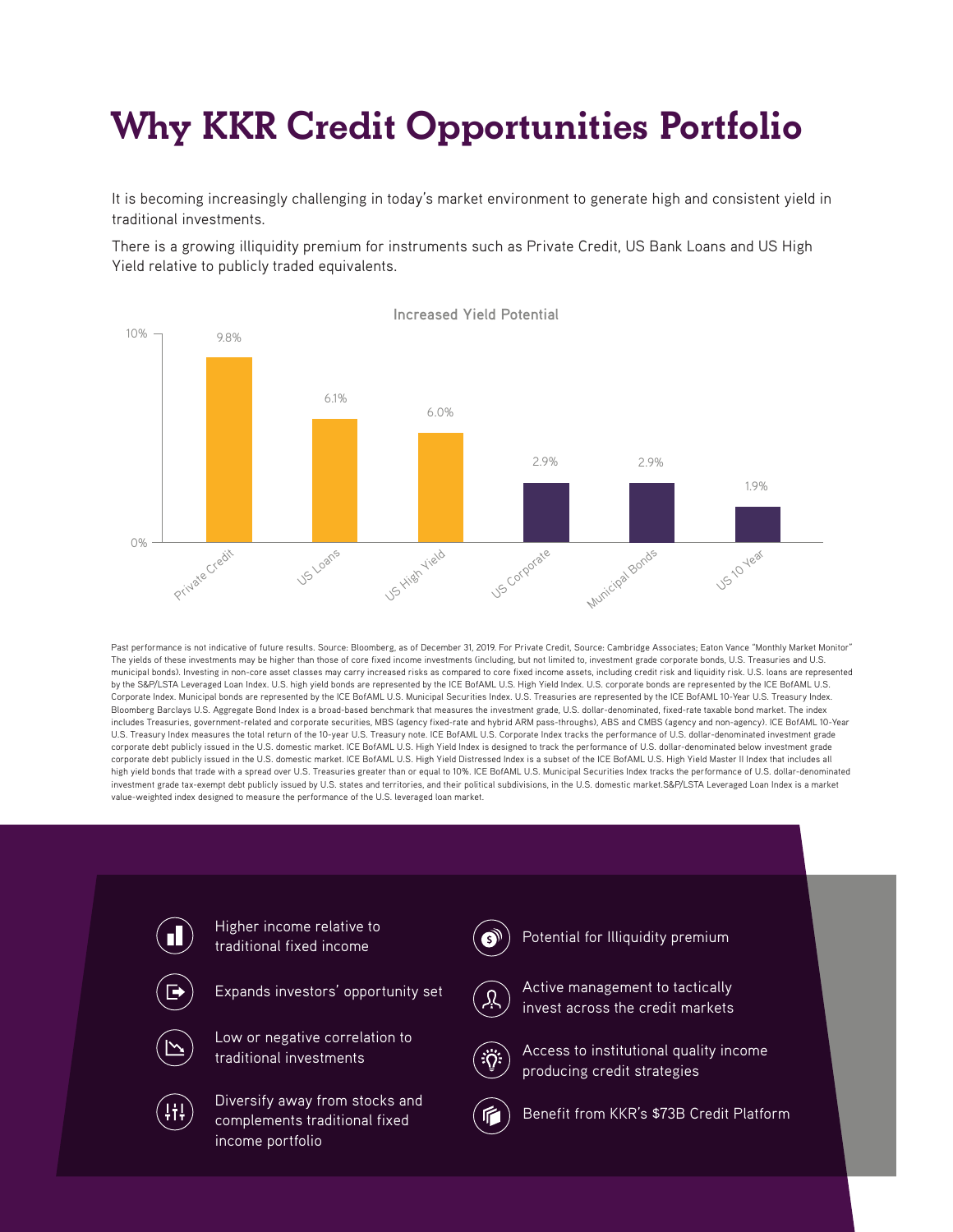## **Glossary**

**Alpha:** A measure of risk-adjusted return implying how much a fund/manager outperformed its benchmark, given its risk profile

**Asset based finance:** Refers to the provision of privately originated financing across the consumer, middle market corporate, and real assets sectors where each investment is backed by a portfolio of cash flow generating financial (e.g. leases) or real assets (e.g. aircraft)

**BofA Merrill Lynch U.S. High Yield Index (BofA MLHY):**

Tracks the performance of U.S. dollar denominated below investment grade corporate debt publicly issued in the U.S. domestic market

**Bank of America Merrill Lynch U.S. High Yield Master II** 

**Index:** Tracks the performance of U.S. dollar-denominated non-investment grade corporate debt publicly issues in the U.S. domestic market

**Bank loan:** A loan or a line of credit extended to a corporation from a traditional bank

**Bloomberg Barclays U.S. Aggregate Bond Index:** 

A broad-based benchmark that measures the investment grade, U.S. dollar-denominated, fixed-rate taxable bond market. The index includes Treasuries, governmentrelated and corporate securities, MBS (agency fixed-rate and hybrid ARM pass-throughs), ABS and CMBS (agency and non-agency)

**Bloomberg Barclays U.S. Corporate Bond Index:** 

Measures the performance of the investment-grade, fixed-rate, taxable corporate bond market. It includes U.S. dollar-denominated securities issued by U.S. and non-U.S. industrial, utility and financial firms

**Bloomberg Barclays U.S. Corporate High Yield Index:**  Measures the performance of U.S. dollar-denominated, high-yield, fixed- rate corporate bonds

**Bloomberg Barclays U.S. Treasury Index:** Measures the performance of U.S. dollar-denominated, fixed-rate, nominal debt issued by the U.S. Treasury. Treasury bills are excluded

**Bond:** A debt instrument, that an investor makes to a corporation, government, federal agency or other organization (known as an issuer) in which the issuer typically agrees to pay the owner the amount of the face value of the bond on a future date, and to pay interest at a specified rate at regular intervals

**Collateralized loan obligation (CLO):** A security backed by a pool of commercial loans structured so there are several classes of bondholders with varying maturities, called tranches

**Convexity:** A measure of the curvature, or the degree of the curve, in the relationship between bond prices and bond yields. Convexity demonstrates how the duration of a bond changes as the interest rate changes

**Corporate bond:** A debt security issued by a corporation and sold to investors

**Coupon rate:** The interest payment made on a bond, usually paid twice a year. A \$1,000 bond paying \$65 per year has a \$65 coupon, or a coupon rate of 6.5 percent. Bonds that pay no interest are said to have a "zero coupon". These are issued at a discount and accrete to par

**Credit Suisse High Yield Index:** Designed to mirror the investable universe of the U.S. dollar-denominated highyield bonds

**Credit Suisse Leveraged Loan Index:** Tracks the investable market of the U.S. dollar denominated leveraged loan market. It consists of issues rated "5B" or lower, meaning that the highest rated issues included in this index are Moody's/S&P ratings of Baa1/BB+ or Ba1/ BBB+. All loans are funded term loans with a tenor of at least one year and are made by issuers domiciled in developed countries

**Direct lending:** Lending to middle-market companies, particularly those at the larger end of the middle-market (\$50mm to \$100mm EBITDA). Private originated and negotiated and involve non-bank lenders; a form of Private Credit

**Dow Jones U.S. Total Stock Market Index:** Measures all U.S. equity securities that have readily available prices

**Duration:** A way of measuring how much bond prices are likely to change if and when interest rates move. In more technical terms, bond duration is measurement of interest rate risk

**EBITDA (Earnings before interest, tax, depreciation and amortization):** A measure of a company's operating performance. It is a way to evaluate a company's performance without having to factor in financing decisions, accounting decisions or tax environments. EBITDA is calculated by adding back the noncash expenses of depreciation and amortization to a firm's operating income

**FTSE/NAREIT Equity REIT Index**: Tracks the performance of U.S. equity REITs

**Growth Equity**: Any PE fund that focuses on providing growth capital through an equity investment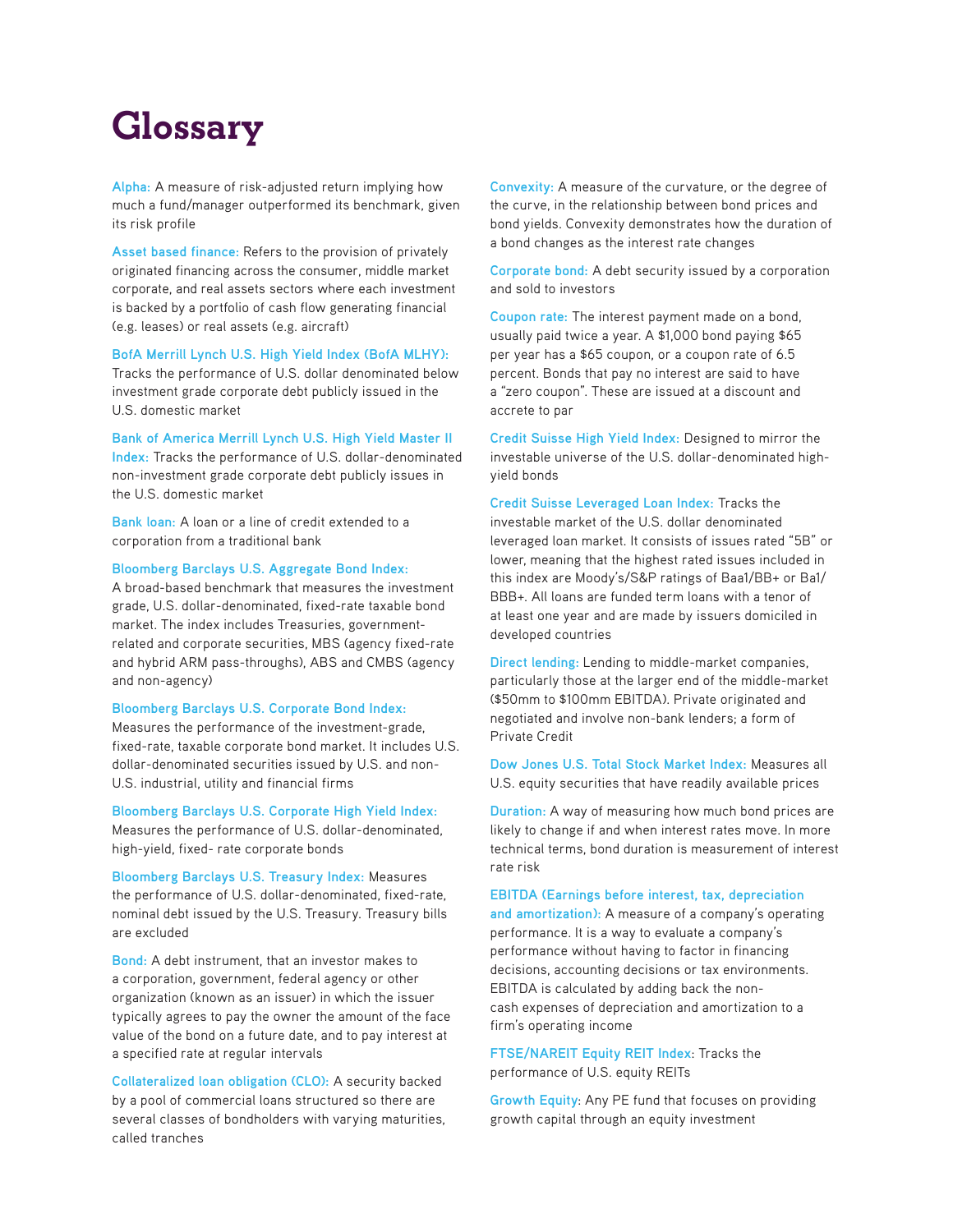**High-yield bond:** A bond issued by an issuer that is considered a credit risk by a Nationally Recognized Statistical Rating Organization, as indicated by a low bond rating (e.g., "Ba" or lower by Moody's Investors Services, or "BB" or below by Standard & Poor's Corporation). Because of this risk, a high-yield bond generally pays a higher return (yield) than a bond with an issuer that carries lower default risk. Also known as a "junk" bond

**ICE BofAML 10-Year U.S. Treasury Index**: Measures the total return of the 10-year U.S. Treasury note

**ICE BofAML U.S. Corporate Index**: Tracks the performance of U.S. dollar-denominated investment grade corporate debt publicly issued in the U.S. domestic market

**ICE BofAML U.S. High Yield Index**: Is designed to track the performance of U.S. dollar-denominated below investment grade corporate debt publicly issued in the U.S. domestic market

**ICE BofAML U.S. High Yield Distressed Index**: A subset of the ICE BofAML U.S. High Yield Master II Index that includes all high yield bonds that trade with a spread over U.S. Treasuries greater than or equal to 10%

**ICE BofAML U.S. Municipal-Securities Index**: Tracks the performance of U.S. dollar-denominated investment grade tax-exempt debt publicly issued by U.S. states and territories, and their political subdivisions, in the U.S. domestic market.S&P/LSTA Leveraged Loan Index is a market value-weighted index designed to measure the performance of the U.S. leveraged loan market

**MSCI World Energy Index:** An unmanaged index composed of more than 1,400 stocks listed on exchanges in the U.S., Europe, Canada, Australia, New Zealand and the Far East. The MSCI World Energy Index is the Energy sector of the MSCI World Index

**Municipal Bonds**: Bloomberg Barclays Municipal Bond Index: Measures the performance of U.S. investmentgrade general obligation and revenue bonds with maturities from one to 30 years

**Private Credit**: Broadly defined, a private credit fund targets the ownership of higher yielding corporate, physical (excluding real estate), or financial assets held within a private "lock-up" fund partnership structure. Credit exposure can be either corporate (repayment comes from cash flows generated by an operating company) or asset (repayment comes from cash flows generated by a physical or esoteric asset)

**REIT**: A company that owns or finances incomeproducing assets, such as apartments, shopping centers, offices and warehouses. It may also invest in air or water rights, unharvested crops, permanent structures and

structural components that are part of a structure but don't themselves produce income. Shares of REITs can be traded like stocks and can allow owners of the shares to participate in the real estate market

**S&P 500:** An index based on the market capitalization of the 500 largest companies having stock listed on the New York Stock Exchange (NYSE) or NASDAQ

**S&P/LSTA Leveraged Loan Index:** A daily total return index that uses mark-to-market pricing to calculate market value change. It tracks, on a real-time basis, the current outstanding balance and spread over the London Interbank Offered Rate (LIBOR) for fully funded term loans. The facilities included in the LSTA represent a broad cross section of leveraged loans syndicated in the U.S.

**Structured credit:** A broad category of securitized markets, including CLOs and other asset backed securities, typically involving the pooling of assets and repackaging for sale to investors

**VC/Growth**: Includes all funds with a strategy of venture capital or growth equity

**Venture Capital**: Includes any ALL PE funds focused on any stages of venture capital investing, including seed, early-stage, mid-stage and late-stage investments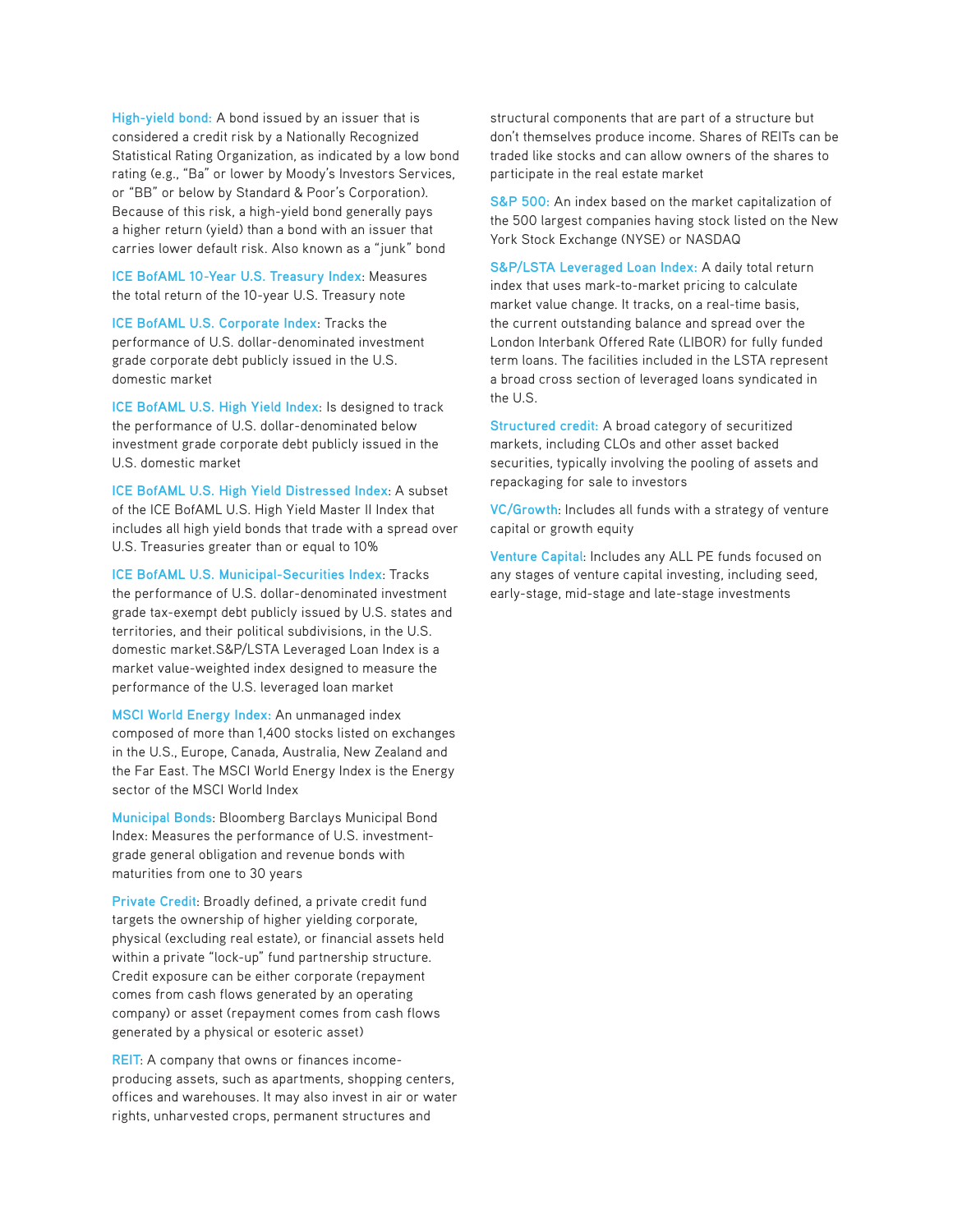### **Important Risk Disclosures and Other Information**

**This is neither an offer to sell nor a solicitation to purchase any security. Investors should carefully consider the investment objectives, risks, charges and expense of KKR Credit Opportunities Portfolio (the "Fund"). This and other important information about the Fund is contained in the prospectus, which can be obtained by contacting your financial advisor or visiting www.kkrfunds.com. Please read the prospectus carefully before investing.** 

The Fund is suitable only for investors who can bear the risks associated with the limited liquidity of the Fund and should be viewed as a long-term investment. **Investing in the Fund is speculative and involves a high degree of risk, including the risks associated with leverage and the risk of a substantial loss of investment.**

Past performance is not a guarantee of future results. Investing in the Fund involves risks, including the risk that you may receive little or no return on your investment or that you may lose part or all of your investment. The ability of the Fund to achieve its investment objective depends, in part, on the ability of the KKR Credit Advisors (US) LLC (the "Adviser"), the Fund's investment adviser, to allocate effectively the assets of the Fund among the various securities and investments in which the Fund invests. There can be no assurance that the actual allocations will be effective in achieving the Fund's investment objective or delivering positive returns. The Fund offers multiple different classes of shares. An investor will need to receive a total return at least in excess of these expenses to receive an actual return on the investment. You should carefully consider which class of shares to purchase.

The Fund is a closed-end interval fund. The Fund's shares have no history of public trading, and it is not intended that the shares will be listed on a public exchange at this time. No secondary market is expected to develop for the Fund's shares. Limited liquidity is provided to shareholders only through the Fund's quarterly repurchase offers for no less than 10% and no more than 25% of the Fund's shares outstanding at net asset value. Under normal market conditions, the Fund expects to authorize a 10% offer. There is no guarantee that an investor will be able to sell all the shares that the investor desires to sell in the repurchase offer. The investment return and principal value of an investment will fluctuate so that an investor's shares, when redeemed, may be worth more or less than the original cost. Due to these restrictions, an investor should consider an investment in the Fund to be of limited liquidity. There is no guarantee that the investment strategies will work under all market conditions. Investors in the Fund should understand that the net asset value ("NAV") of the Fund will fluctuate, which may result in a loss of the principal amount invested. The value of the Fund's investments will increase or decrease based on changes in the prices of the investments it holds. This will cause the value of the Fund's shares to increase or decrease. Holdings are subject to change without notice. The Fund is not intended to be a complete investment program. When the Fund invests in debt securities, the value of your investment in the Fund will fluctuate with changes in interest rates. The Adviser's judgments about the attractiveness, value and potential appreciation of a particular sector and securities in which the Fund invests may prove to be incorrect and may not produce the desired results. There is no guarantee that the Fund's leverage strategy will be successful.

The Fund's distribution policy is to make monthly distributions to shareholders. The Fund intends to declare and pay distributions from its net investment income, however, the amount of distributions that the Fund may pay, if any, is uncertain. Shareholders should not assume that the source of a distribution from the Fund is net profit. The Fund's distributions may be affected by numerous factors, including but not limited to changes in realized and projected market returns, fluctuations in market interest rates, Fund performance, and other factors. There can be no assurance that a change in market conditions or other factors will not result in a change in the Fund's distribution rate or that the rate will be sustainable in the future. Distributions are not guaranteed.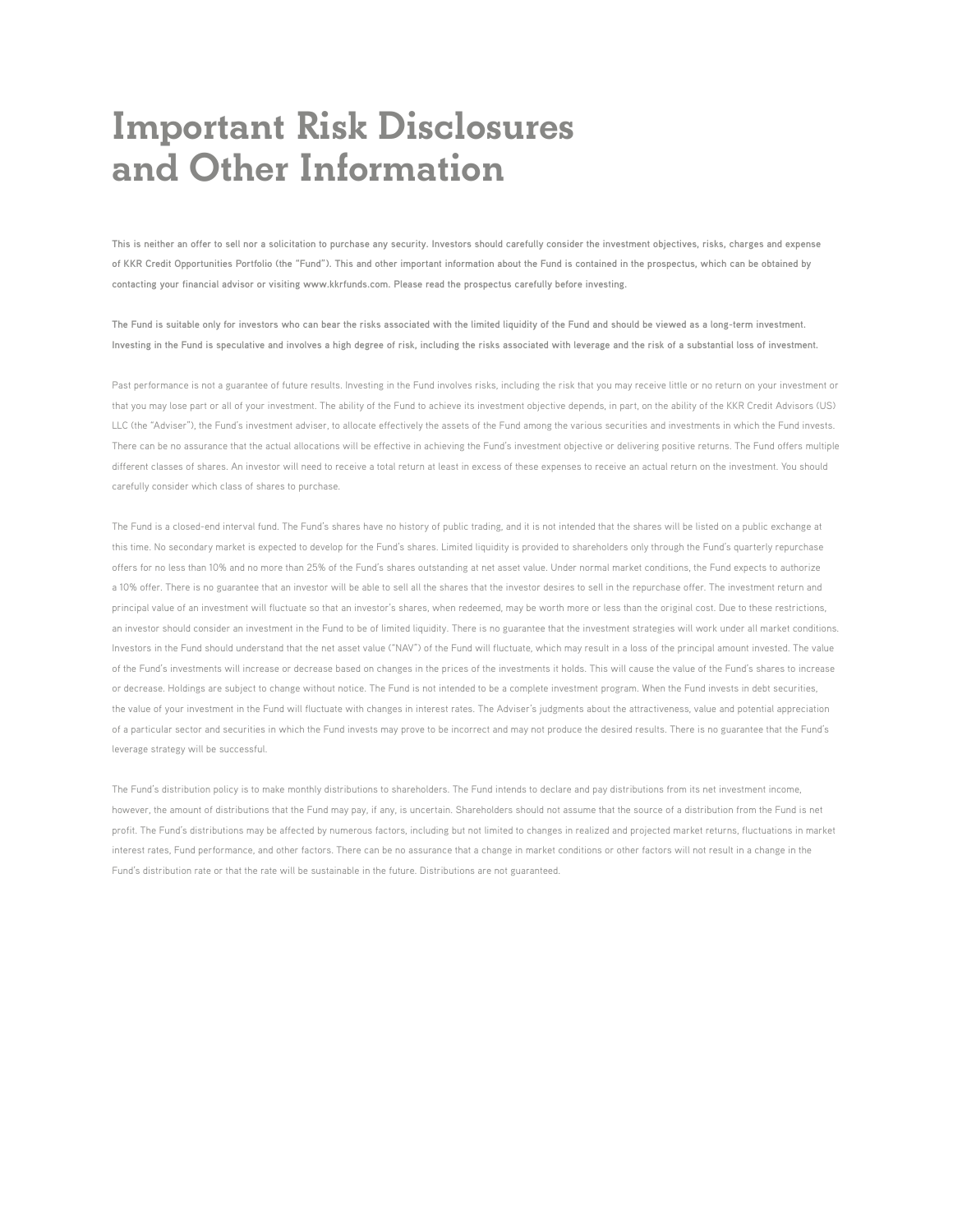## **Important Information**

#### **IMPORTANT INFORMATION FOR ALL NON-US RESIDENTS**

This presentation and the information contained herein does not constitute and is not intended to constitute an offer of securities nor an offer to the public and accordingly should not be construed as such. KKR Credit Opportunities Portfolio (the "Fund") and any other products or services referenced in this presentation may not be licensed in all jurisdictions, and unless otherwise indicated, no regulator or government authority has reviewed this document or the merits of the products and services referenced herein. This presentation provides a high level summary and is for informational purposes only, and does not constitute or form financial advice to buy Fund shares. This presentation was prepared without regard to the specific investment objectives, financial situation or particular needs of any particular person. No legally binding terms are created herein or shall be created until applicable definitive documentation is executed and delivered in accordance with any applicable law. This presentation and the information contained herein has been made available in accordance with the restrictions and/or limitations implemented by any applicable laws and regulations. This presentation is directed at and intended for institutional investors (as such term is defined in each applicable jurisdiction). This presentation is provided on a confidential basis for informational purposes only and may not be reproduced in any form. Before acting on any information in this presentation, prospective investors should inform themselves of and observe all applicable laws, rules and regulations of any relevant jurisdictions and obtain independent advice if required. This presentation is for the use of the named addressee only and should not be given, forwarded or shown to any other person (other than employees, agents or consultants in connection with the addressee's consideration thereof). Any entity forwarding this material, which is produced by the Adviser in the United States, to other parties takes full responsibility for ensuring compliance with applicable securities laws in connection with its distribution.

#### **IMPORTANT INFORMATION FOR RESIDENTS OF ARGENTINA**

Shares of the Fund (the "Shares") may not be offered or sold to the public in Argentina. Accordingly, the offering of the Shares has not been submitted to the Comisión Nacional de Valores (CNV) for approval. Documents relating to this offering (as well as information contained herein) may not be supplied to the general public for purposes of a public offering in Argentina or be used in connection with any offer or subscription for sale to the public in Argentina.

#### **IMPORTANT INFORMATION FOR RESIDENTS OF AUSTRALIA**

This presentation is provided to institutional investors and, by receiving it, each institutional investor is deemed to represent and warrant that it is a "wholesale client" (as that term is defined in section 761G of the Australian Corporations Act 2001 (Cth) (the "Corporations Act") and applicable regulations). The issuer of this [Marketing Material] does not hold an Australian Financial Services License and is not licensed to provide financial product advice in relation to the Shares of the Fund.

#### **IMPORTANT INFORMATION FOR RESIDENTS OF THE BAHAMAS**

Shares shall not be offered or sold into The Bahamas except in circumstances that do not constitute an offer to the public. Shares may not be offered or sold or otherwise disposed of in any way to persons other than accredited investors.

#### **IMPORTANT INFORMATION FOR RESIDENTS OF BERMUDA**

Shares of the Fund may be offered or sold in Bermuda only in compliance with the provisions of the Investment Business Act 2003, the Exchange Control Act 1972, the Exchange Control Regulations 1973 and the Companies Act 1981 which regulate the sale of securities in Bermuda.

This presentation and the information contained herein has been made available in accordance with the restrictions and/or limitations implemented by Bermuda law. This presentation is directed at and intended for qualified participants (as such term is defined in the Investment Funds Act 2006). Neither the Registrar of Companies in Bermuda (ROC) nor the Bermuda Monetary Authority or any other regulatory body in Bermuda has reviewed this presentation and accepts no responsibility for the financial soundness of any proposal or for the correctness of any of the statements made or opinions expressed herein. Any representation to the contrary is a criminal offence. A copy of this document has not been delivered to the ROC.

Before acting on any information in this presentation, prospective investors should inform themselves of and observe all Bermuda laws, rules and regulations and obtain independent advice if required.

#### **IMPORTANT INFORMATION FOR RESIDENTS OF BOLIVIA**

This presentation relates to a foreign fund which is not subject to any form of local regulation by the Bolivian authorities. Bolivian authorities and entities are not responsible for reviewing or verifying the Prospectus or other documents in connection with this Fund and have not approved the Prospectus or any other associated documents nor taken any steps to verify the information set out herein and has no responsibility for it.

#### **IMPORTANT INFORMATION FOR RESIDENTS OF BRAZIL**

Shares of the Fund may not be offered or sold to the public in Brazil. Accordingly, the offering of the Shares has not been nor will be submitted to the Brazilian Securities Commission (CVM) for approval. Documents relating to such offering, as well as the information contained herein and therein may not be supplied to the public, as a public offering in Brazil or be used in connection with any offer for subscription or sale to the public in Brazil.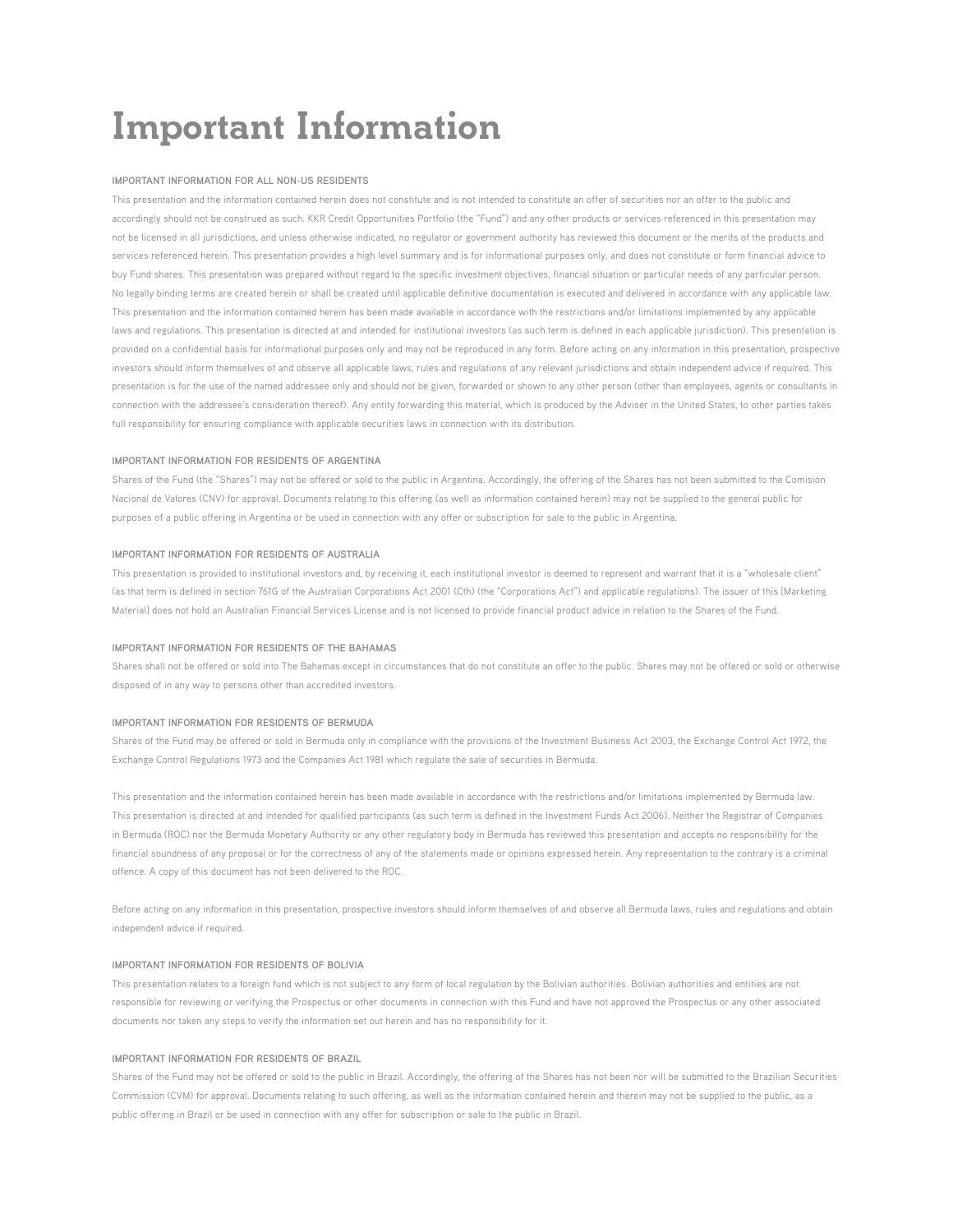#### **IMPORTANT INFORMATION FOR RESIDENTS OF THE BRITISH VIRGIN ISLANDS**

This presentation does not constitute, and there will not be, an offering of Shares of the Fund to the public in the British Virgin Islands.

#### **IMPORTANT INFORMATION FOR RESIDENTS OF CANADA**

This presentation is not, and under no circumstances is to be construed as, an advertisement or a public offering of the Shares in Canada. No securities commission or similar authority in Canada has reviewed or in any way passed upon this document or the merits of the Shares, and any representation to the contrary is an offence.

#### **IMPORTANT INFORMATION FOR RESIDENTS OF THE CARIBBEAN**

The presentation and any other document or material issued in connection with the offer or sale of Shares of the Fund does not constitute or form part of any investment advice or an offer or solicitation of an offer to buy any investment products in the Caribbean or in any jurisdiction in which the offer of the Fund and any other products or services referenced in such documents would be unlawful under the securities laws of that jurisdiction. The [Marketing Material] is directed at and intended for institutional investors (as such term is defined in the various jurisdictions in the Caribbean). The presentation is provided on a confidential basis for informational purposes only and may not be reproduced in any form.

#### **IMPORTANT INFORMATION FOR RESIDENTS OF THE CAYMAN ISLANDS**

This presentation does not constitute and is not an offering of securities to the public in the Cayman Islands, and any transaction contemplated hereby will take place on a private placement basis only.

#### **IMPORTANT INFORMATION FOR RESIDENTS OF CHILE**

Date of the offer: June 9, 2020

i. This offer is made pursuant to Rule 336 issued by the Comisión para el Mercado Financiero of Chile (CMF);

ii. This offer deals with securities that are not registered in the Securities Registry nor in the Foreign Securities Registry kept by the CMF, and that are, therefore, not subject to the supervision of the CMF;

iii.Given that the securities are not registered, there is no obligation for the issuer to disclose in Chile public information about said securities; and iv.The securities may not be publicly offered as long as they are not registered in the corresponding Securities Registry.

Fecha de inicio de la oferta: 9 de junio de 2020

i.La presente oferta se acoge a la Norma de Carácter General N° 336 de la Comisión para el Mercado Financiero (CMF) de Chile.

ii.La presente oferta versa sobre valores no inscritos en el Registro de Valores o en el Registro de Valores Extranjeros que lleva la Comisión para el Mercado Financiero, por lo que los valores sobre los cuales ésta versa, no están sujetos a su fiscalización;

iii.Que por tratarse de valores no inscritos, no existe la obligación por parte del emisor de entregar en Chile información pública respecto de estos valores; y

iv.Estos valores no podrán ser objeto de oferta pública mientras no sean inscritos en el Registro de Valores correspondiente.

#### **IMPORTANT INFORMATION FOR RESIDENTS OF CHINA**

No invitation to offer, or offer for, or sale of, the Shares will be made to the public in the People's Republic of China ("PRC") (which, for such purpose, does not include the Hong Kong or Macau Special Administrative Regions or Taiwan) or by any means that would be deemed public under the laws of the PRC. The information relating to the Shares described in this presentation has not been submitted to or approved by the China Securities Regulatory Commission or any other relevant governmental authority in the PRC. The Fund may only be offered or sold to investors in the PRC that are expressly authorized under the laws and regulations of the PRC to buy and sell securities denominated in a currency other than the Renminbi (or RMB), which is the official currency of the PRC. Potential investors who are resident in the PRC are responsible for obtaining the required approvals from all relevant government authorities in the PRC, including, but not limited to, the State Administration of Foreign Exchange, before purchasing Shares in the Fund. These materials do not constitute any securities or investment advice to citizens of the PRC, or nationals with permanent residence in the PRC, or to any corporation, partnership, or other entity incorporated or established in the PRC.

#### **IMPORTANT INFORMATION FOR RESIDENTS OF COLOMBIA**

The Fund and any other products or services referenced in this presentation may not be promoted or marketed in Colombia or to Colombian residents unless such promotion and marketing is made in compliance with Decree 2555 of 2010 and other applicable rules and regulations related to the promotion of foreign financial and/or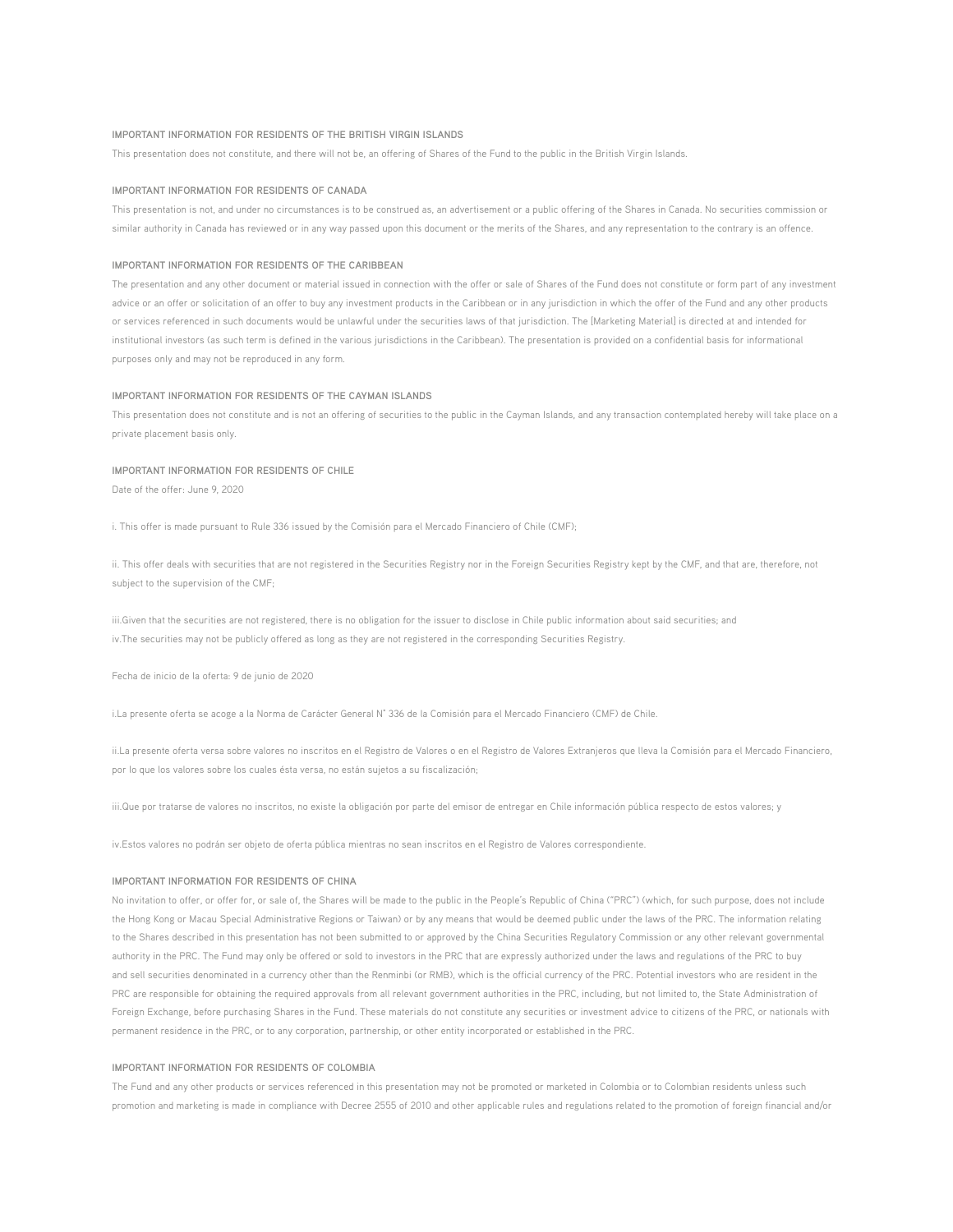securities related products or services in Colombia.

#### **IMPORTANT INFORMATION FOR RESIDENTS OF COSTA RICA**

The Shares are not intended for the Costa Rican public or market and are neither registered nor will be registered before the General Superintendence of Securities, nor can be traded in the secondary market in Costa Rica. Any offer will be made on an individual and private offer basis in Costa Rica upon reliance on an exemption from registration before the General Superintendence of Securities, pursuant to article 6 of the Regulations on the Public Offering of Securities.

#### **IMPORTANT INFORMATION FOR RESIDENTS OF THE DOMINICAN REPUBLIC**

This presentation does not constitute an offer or solicitation to the public in the Dominican Republic to subscribe for Shares of the Fund, and any transaction contemplated hereby will take place on a private placement basis only. Accordingly, the Shares of the Fund have not been and will not be registered with the Dominican Securities Superintendence, an independent credit risk rating has not been obtained, the shares cannot be negotiated on a secondary market and any prospective investors cannot benefit from the special protection conferred by the Dominican Securities Law for public offerings.

#### **IMPORTANT INFORMATION FOR RESIDENTS OF ECUADOR**

This presentation relates to a foreign Fund which is not subject to any form of local regulation by the Ecuadorian authorities. Ecuadorian authorities and entities are not responsible for reviewing or verifying any presentation or other documents in connection with this Fund and have not approved this [Marketing Material] or any other associated documents nor taken any steps to verify the information set out herein and has no responsibility for it.

#### **IMPORTANT INFORMATION FOR RESIDENTS OF EL SALVADOR**

The recipient of the presentation hereby acknowledges that the same has been provided upon the recipient's express request and instructions and on a private placement basis.

#### **IMPORTANT INFORMATION FOR ALL EEA RESIDENTS**

The Fund is an alternative investment fund for the purpose of the European Union Alternative Investment Fund Managers Directive (Directive 2011/61/EU) ("AIFMD"). The Adviser is the alternative investment fund manager ("AIFM") of the Fund. Shares in the Fund may only be marketed to prospective investors which are domiciled or have a registered office in a member state of the EEA ("EEA Persons") in which marketing has been registered or authorized (as applicable) under the relevant national implementation of Article 42 of AIFMD and in such cases only to EEA Persons which are Professional Investors or any other category of person to which such marketing is permitted under the national laws of such member state. A list of jurisdictions in which the Fund has been registered or authorized (as applicable) under Article 42 of AIFMD is available from the AIFM on request.

#### **IMPORTANT INFORMATION FOR RESIDENTS OF GUATEMALA**

This presentation and any accompanying information is intended solely for informational purposes and does not constitute (and should not be interpreted to constitute) the offering, selling, or conducting of business with respect to the Shares in Guatemala, or the conducting of any brokerage, banking or other similarly regulated activities in Guatemala.

#### **IMPORTANT INFORMATION FOR RESIDENTS OF GUERNSEY**

Neither the Guernsey Financial Services Commission nor the States of Guernsey take any responsibility for the financial soundness of the Fund or for the correctness of any of the statements made or opinions expressed with regard to it.

This presentation has not been approved or authorised by the Guernsey Financial Services Commission (the "Commission") or the States of Guernsey nor has it been delivered to the Commission pursuant to the Prospectus Rules 2008 issued under the Protection of Investors (Bailiwick of Guernsey) Law, 1987 (the "POI Law") and therefore this presentation may not be circulated by way of public offer in the Bailiwick of Guernsey.

The presentation may only be distributed or circulated directly or indirectly in or from within the Bailiwick of Guernsey (i) by persons licensed to do so by the Commission under the POI Law or (ii) to persons licensed under the POI Law, the Banking Supervision (Bailiwick of Guernsey) Law, 1994, the Insurance Business (Bailiwick of Guernsey) Law, 2002 or the Regulation of Fiduciaries, Administration Businesses and Company Directors, etc. (Bailiwick of Guernsey) Law, 2000.

#### **IMPORTANT INFORMATION FOR RESIDENTS OF HONDURAS**

The Shares described herein are not securities regulated by the National Banking and Insurance Commission or a Securities Brokerage Firm in Honduras. The Shares may not be offered or sold in Honduras except in circumstances which do not constitute a public offer. Any investment in Shares of the Fund is done at the investor's own risk.

#### **IMPORTANT INFORMATION FOR RESIDENTS OF HONG KONG SAR**

The contents of this presentation has not been reviewed nor endorsed by any regulatory authority in Hong Kong. Hong Kong residents are advised to exercise caution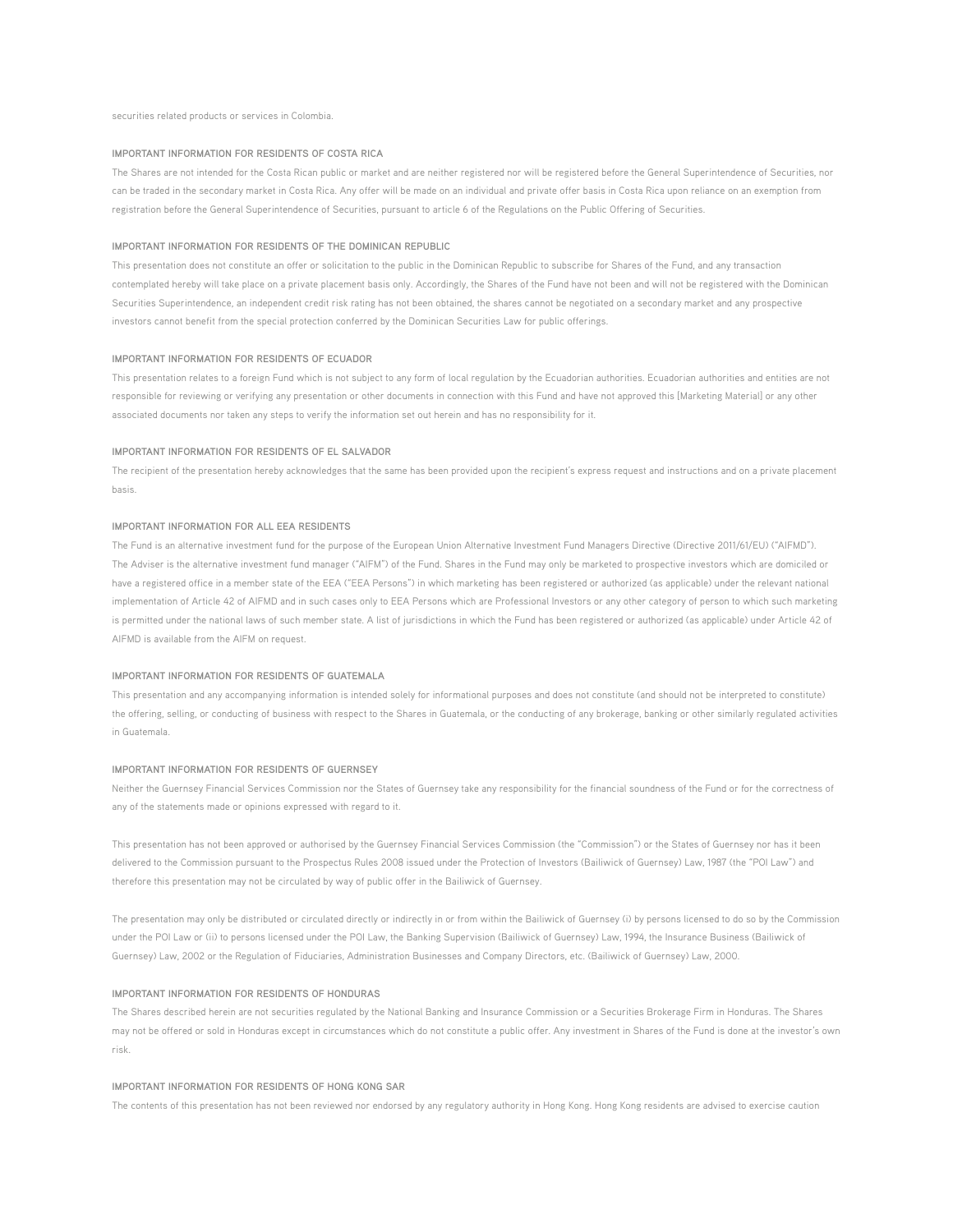in relation to these materials. An investment in the Fund may not be suitable for everyone. The Fund is not authorized by the Securities and Futures Commission in Hong Kong pursuant to Section 104 of the Securities and Futures Ordinance (Cap 571, Laws of Hong Kong) ("SFO"). These materials must not, therefore, be issued, or possessed for the purpose of issue, to persons in Hong Kong other than (i) professional investors within the meaning of the SFO (including professional investors as defined by the Securities and Futures (Professional Investors) Rules); or (ii) in circumstances that do not constitute an offer to the public for the purposes of the Companies (Winding Up and Miscellaneous Provisions) Ordinance (Cap 32, Laws of Hong Kong) or the SFO.

#### **IMPORTANT INFORMATION FOR RESIDENTS OF THE ISLE OF MAN**

The Fund and any other products or services referenced in the presentation are not licensed in the Isle of Man, and unless otherwise indicated, no regulator or government authority in the Isle of Man has reviewed the presentation or any other document or material issued in connection with the offer or sale of Shares of the Fund or the merits of the products and services referenced in such materials. Prospective investors should inform themselves of and observe all applicable laws, rules and regulations in the Isle of Man with respect to the acquisition, holding or disposal of Shares or the ongoing provision of services and obtain independent advice if required. Prospective investors should also be aware that investors in the Fund are not protected by any statutory compensatory scheme.

#### **IMPORTANT INFORMATION FOR RESIDENTS OF ISRAEL**

Capitalized terms that are used in the following paragraphs and are not otherwise defined herein, shall have the meaning ascribed to them under the Regulation of Investment Advice, of Investment Marketing, and of Portfolio Management Law, 1995 (the "Investment Advice Law"). This presentation, as well as investment in the Fund described herein, is directed at and intended for Investors that fall within at least one category in each of: (1) the First Schedule of the Israeli Securities Law, 1968 ("Sophisticated Investors"); and (2) the First Schedule of the Investment Advice Law ("Qualified Clients"). No action has been taken or will be taken in Israel that would permit the public offering of the Fund, or distribution of materials that relate to investment therein to the public in Israel. Neither this presentation, nor any other document that relates to the Fund, has been approved by the Israel Securities Authority. It is hereby noted that with respect to Qualified Clients, the issuer is not obliged to comply with the following requirements of the Investment Advice Law: (1) ensuring the compatibility of service to the needs of client; (2) engaging in a written agreement with the client, the content of which is as described in section 13 of the Investment Advice Law; (3) providing the client with appropriate disclosure regarding all matters that are material to a proposed transaction or to the advice given; (4) a prohibition on preferring certain Securities or other Financial Assets; (5) providing disclosure about "extraordinary risks" entailed in a transaction (and obtaining the client's approval of such transactions, if applicable); (6) a prohibition on making Portfolio Management fees conditional upon profits or number of transactions; and (7) maintaining records of advisory/discretionary actions. By receiving this presentation you hereby declare that you are a Sophisticated Investor and a Qualified Client, that you are aware of the implications of being considered a Sophisticated Investor and a Qualified Client (including the implications mentioned in the above paragraph), and consent thereto. Any Investor which is either: (1) not a Sophisticated Investor; or (2) not a Qualified Client - must immediately return this presentation to the issuer. This presentation is not intended to serve, and should not be treated as Investment Advice or Investment Marketing. Accordingly, the content of this presentation does not replace and should not serve as substitution for Investment Marketing or Investment Advising that take into account the special characteristics and needs of each investor. The issuer is Affiliated with the fund, has a personal interest in the sale of the fund and might prefer the fund over other Financial Assets. The issuer does not hold a license or have insurance as required under the Investment Advice Law.

#### **IMPORTANT INFORMATION FOR RESIDENTS OF JAPAN**

This presentation is not, and under no circumstances is to be considered as, a public offering of securities in Japan. No registration pursuant to Article 4 paragraph 1 of Japan's Financial Instruments and Exchange Act has been or will be made This presentation is distributed on a confidential basis and may not be reproduced in any form or transmitted to any person other than the persons to whom it is addressed.

#### **IMPORTANT INFORMATION FOR RESIDENTS OF JERSEY**

The presentation relates to a private placement and does not constitute an offer to the public in Jersey to subscribe for the Shares. The Fund has no relevant connection with Jersey. No regulatory approval has been sought for any offer in Jersey.

#### **IMPORTANT INFORMATION FOR RESIDENTS OF KOREA (SOUTH)**

This presentation is not, and under no circumstances is to be considered as, an offering of securities in Korea. Neither the Fund nor any distributor may make any representation with respect to the eligibility of any recipients of this presentation under the laws of Korea, including but without limitation, the Foreign Exchange Transaction Act of Korea and the regulations thereunder.

#### **IMPORTANT INFORMATION FOR RESIDENTS OF MEXICO**

The Shares have not been, and will not be, registered with the Mexican National Securities Registry (Registro Nacional de Valores) maintained by the Mexican National Banking Commission, (Comisión Nacional Bancaria y de Valores) (the "CNBV"). The CNBV has not reviewed or approved these offering materials. This is not a public offering of securities in Mexico.

#### **IMPORTANT INFORMATION FOR RESIDENTS OF MONACO**

The Fund may not be offered or sold, directly or indirectly, to the public in Monaco other than by a Monegasque entity duly authorized by the Monegasque financial activities regulator (Commission de contrôle des activités financières - CCAF). Consequently, this presentation may only be communicated to such entities. These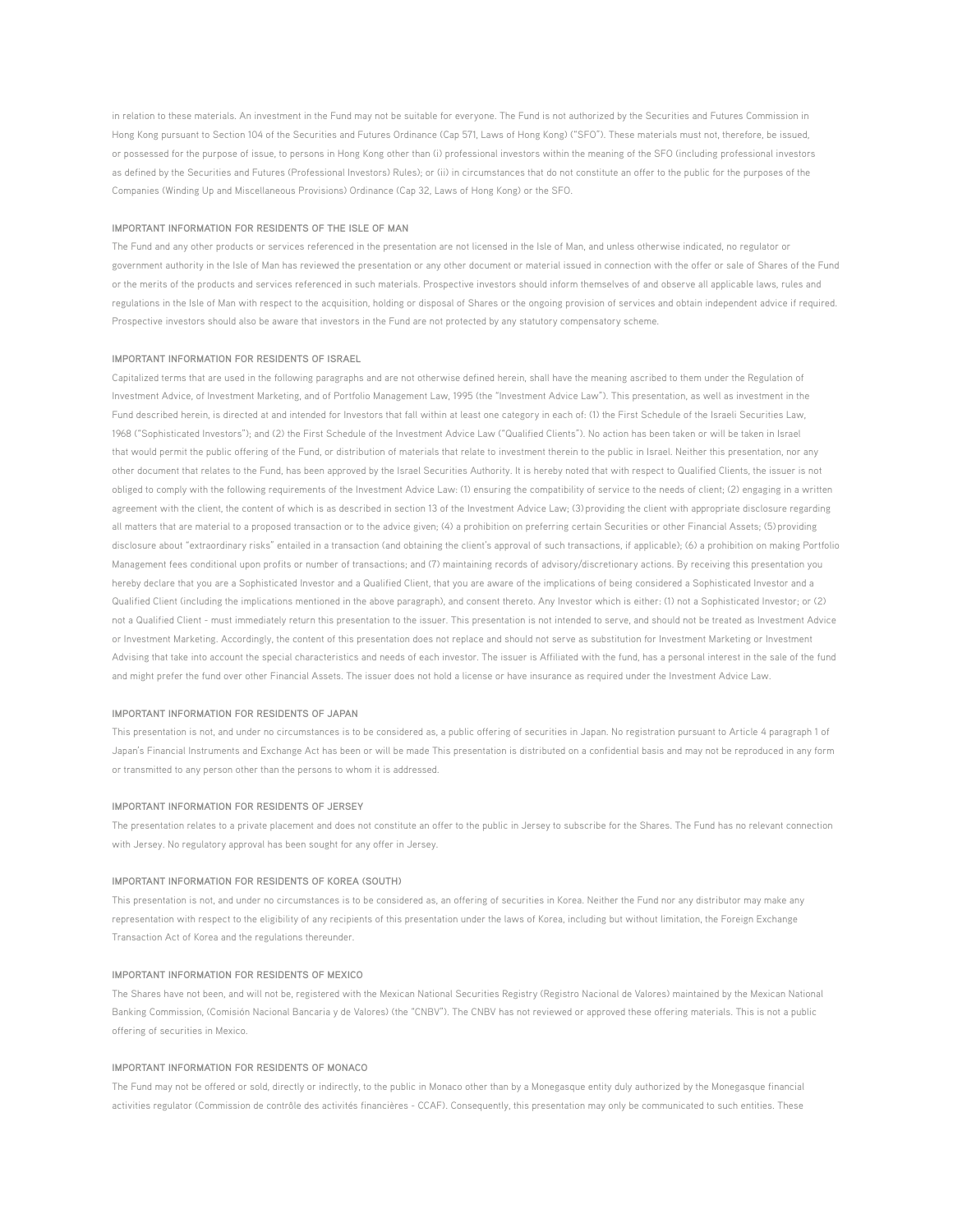regulated entities may in turn communicate this presentation to potential investors.

#### **IMPORTANT INFORMATION FOR RESIDENTS OF NEW ZEALAND**

No Shares are offered to the public in New Zealand. Accordingly, the Shares may not, directly or indirectly, be offered, sold or delivered in New Zealand, nor may any offering document or advertisement in relation to any offer of the Shares be distributed in New Zealand, other than in circumstances where there is no contravention of the Financial Markets Conduct Act 2013.

#### **IMPORTANT INFORMATION FOR RESIDENTS OF NICARAGUA**

For purposes of the Nicaragua Capital Markets Law and rules issued by the Superintendencia de Bancos y de Otras Instituciones Financieras, any offer of the Shares does not constitute a public offer and includes Shares that are not registered with the Bank Superintendence. The information provided in the presentation has not been reviewed by any public or private entity in Nicaragua, in order to ensure that such information is complete, accurate and timely.

#### **IMPORTANT INFORMATION FOR RESIDENTS OF PANAMA**

The Shares have not been and will not be registered with the Superintendence of the Securities Market of Panama (Superintendencia del Mercado de Valores de la República de Panamá).

#### **INFORMATION FOR RESIDENTS OF PARAGUAY**

Este [TIPO DE DOCUMENTO] y la información aquí contenida no constituye ni pretende constituir una oferta de valores y, por lo tanto, no debe interpretarse como tal. El [TIPO DE VEHÍCULO] y cualquier otro producto o servicio al que se haga referencia en este [TIPO DE DOCUMENTO] pueden no estar registradas en todas las jurisdicciones y, a menos que se indique lo contrario, ningún regulador o autoridad gubernamental ha revisado este documento o el contenido de los productos y servicios aquí mencionados. Este [TIPO DE DOCUMENTO] y la información aquí contenida se ha puesto a disposición de acuerdo con las restricciones y / o limitaciones implementadas por las leyes y regulaciones aplicables. Este [TIPO DE DOCUMENTO] se proporciona de forma confidencial solo con fines informativos y no se puede reproducir de ninguna forma. Antes de actuar sobre cualquier información en este [TIPO DE DOCUMENTO], usted se debe informar y observar todas las leyes, normas y reglamentos aplicables de cualquier jurisdicción relevante y obtener asesoramiento independiente si es necesario. Este [TIPO DE DOCUMENTO] es para uso exclusivo del destinatario designado y no debe entregarse, reenviarse ni mostrarse a ninguna otra persona (que no sean empleados, agentes o consultores en relación con la consideración del destinatario).

#### **IMPORTANT INFORMATION FOR RESIDENTS OF PERU**

Shares will not be subject to a public offering in Peru. The Shares described herein have not been and will not be approved by or registered with the Peruvian Superintendency of Capital Markets (Superintendencia del Mercado de Valores, or the "SMV") or the Lima Stock Exchange (Bolsa de Valores de Lima). Accordingly, the Shares may not be offered or sold in Peru except, among others, if such offering is considered a private offer under the securities laws and regulations of Peru. The Shares cannot be offered or sold in Peru or in any other jurisdiction except in compliance with the securities laws thereof. In making an investment decision, institutional investors (as defined by Peruvian law) must rely on their own examination of the terms of the offering of the Shares to determine their ability to invest in the Shares.

#### **IMPORTANT INFORMATION FOR RESIDENTS OF PHILIPPINES**

This presentation is for the use of the named addressee only and should not be given, forwarded or shown to any other person (other than employees, agents or consultants in connection with the addressee's consideration thereof). Qualified buyers (as such term is defined in Subsection 10.1(l) of the Securities Regulation Code of the Philippines and its implementing rules) are advised that: THE SECURITIES BEING OFFERED OR SOLD HEREIN HAVE NOT BEEN REGISTERED WITH THE PHILIPPINES SECURITIES AND EXCHANGE COMMISSION UNDER THE SECURITIES REGULATION CODE. ANY FUTURE OFFER OR SALE THEREOF IS SUBJECT TO REGISTRATION REQUIREMENTS UNDER THE CODE UNLESS SUCH OFFER OR SALE QUALIFIES AS AN EXEMPT TRANSACTION.

#### **IMPORTANT INFORMATION FOR RESIDENTS OF SINGAPORE**

The Fund and the offer of Shares of the Fund do not relate to a collective investment scheme that is authorized under Section 286 of the Securities and Futures Act, Ch. 289 of Singapore ("SFA") or recognized under Section 287 of the SFA, and such Shares may not be offered to the retail public. Pursuant to Section 305 of the SFA, read in conjunction with Regulation 32 of and the Sixth Schedule to the Securities and Futures (Offers of Investments) (Collective Investment Schemes) Regulations 2005, the Fund has been entered into the list of restricted schemes maintained by the Monetary Authority of Singapore for the purposes of the offer of shares made or intended to be made to relevant persons (as defined in section 305(5) of the SFA), or, the offer of shares made or intended to be made in accordance with the conditions of section 305(2) of the SFA. These materials do not constitute an offer or solicitation to anyone in Singapore or any jurisdiction in which such an offer or solicitation is not authorized or to any person to whom it is unlawful to make such an offer or solicitation.

#### **IMPORTANT INFORMATION FOR RESIDENTS OF SWITZERLAND**

This [Marketing Material] is exclusively for, and directed at, qualified investors (the "Qualified Investors"), as defined in Article 10(3) and (3ter) of the Swiss Collective Investment Schemes Act ("CISA") and its implementing ordinance. Accordingly, the Fund has not been and will not be registered with the Swiss Financial Market Supervisory Authority ("FINMA"). This [Marketing Material] and/or any other offering materials relating to the Shares of the Fund may be made available in Switzerland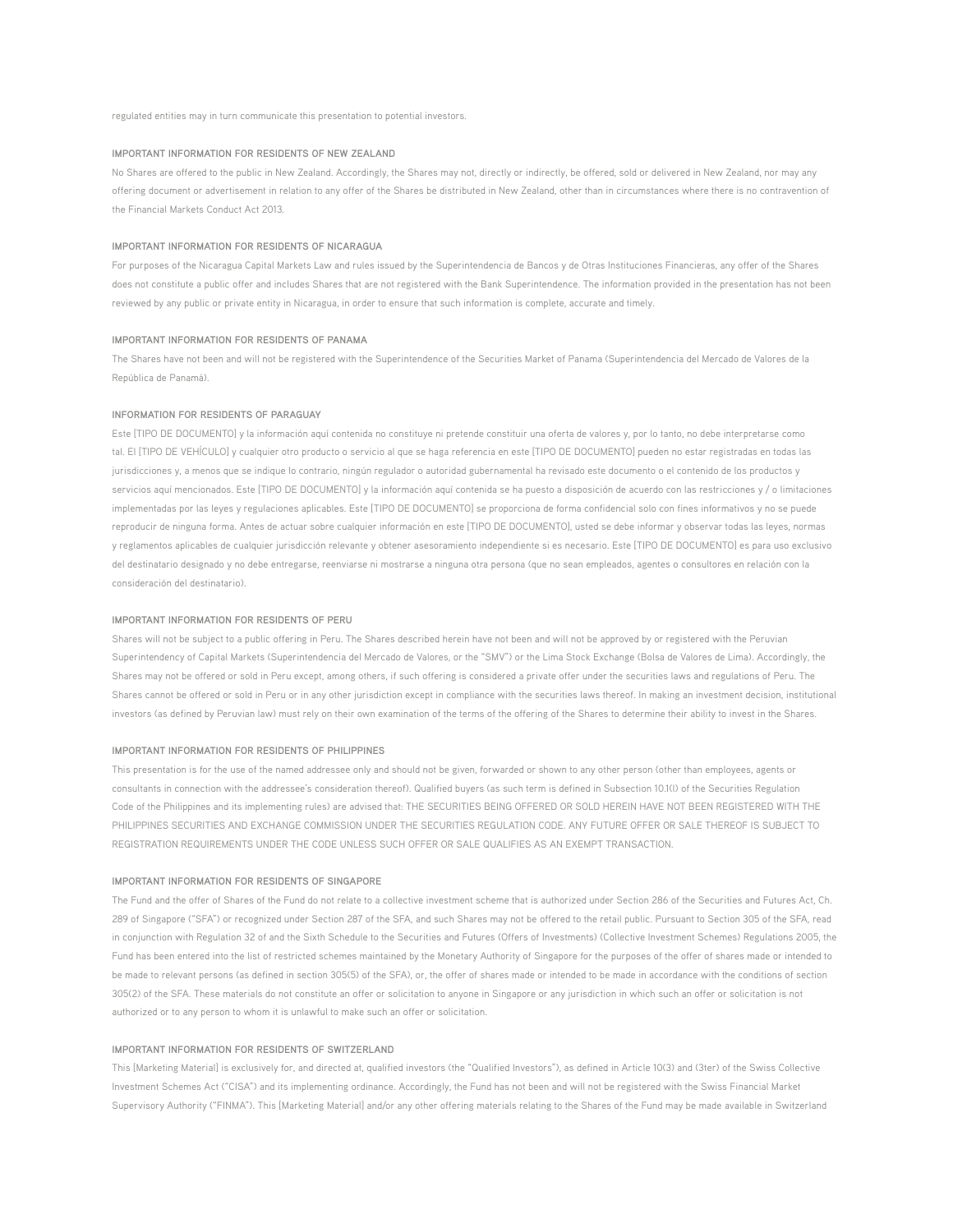#### solely to Qualified Investors.

In respect of its offer and marketing in Switzerland to qualified investors with an opting-out pursuant to Art. 5(1) of the Swiss Federal Law on Financial Services ("FinSA") and without any portfolio management or advisory relationship with a financial intermediary pursuant to Article 10(3ter) CISA, the Fund has appointed a Swiss representative and paying agent:

- Swiss representative: Mont-Fort Funds AG. The legal documents as well as the latest annual and semi-annual financial reports, if any, of the Fund may be obtained free of charge from the Swiss representative.
- Swiss paying agent: Banque Cantonale de Genève, 17, quai de l'Ile, 1204 Geneva, Switzerland
- Place of performance: 63 Chemin Plan-Pra, 1936 Verbier, Switzerland
- Place of jurisdiction: 63 Chemin Plan-Pra, 1936 Verbier, Switzerland or at the registered office/domicile of the investor.

#### **IMPORTANT INFORMATION FOR RESIDENTS OF TAIWAN**

The Fund is being made available in Taiwan on a private placement basis only to banks, bills houses, trust enterprises, insurance companies, securities firms, financial holding companies and other qualified entities or institutions (collectively, "Qualified Institutions") and other entities and individuals meeting specific criteria ("Other Qualified Investors") pursuant to the private placement provisions of the Taiwan Rules Governing Offshore Funds. No other offer or sale of such products in Taiwan is permitted. Taiwan purchasers of the Shares may not sell or otherwise dispose of their holdings except by redemption, transfer to a Qualified Institution or Other Qualified Investor, transfer by operation of law or other means approved by the Taiwan Financial Supervisory Commission.

#### **IMPORTANT INFORMATION FOR RESIDENTS OF THAILAND**

The presentation and the information contained therein does not constitute and is not intended to constitute an offer of securities under the laws of Thailand and accordingly should not be construed as such. The Fund and any other products or services referenced in the presentation may not be licensed in all jurisdictions, and unless otherwise indicated, no regulator or government authority in Thailand has reviewed the presentation or the merits of the products and services referenced therein. The presentation and the information contained therein has been made available in accordance with the restrictions and/or limitations implemented by any applicable laws and regulations. The presentation is directed at and intended for institutional investors (as such term is defined in each jurisdiction in which the Fund is marketed).

#### **IMPORTANT INFORMATION FOR RESIDENTS OF THE UNITED KINGDOM**

For the purposes of the Financial Services and Markets Act 2000 of the United Kingdom ("FSMA"), the Fund is an AIF and a collective investment scheme but not a recognised scheme. The marketing and sale of Shares in the Fund, and the communication of the [Marketing Material] and any other invitation or inducement to invest in the Shares, in the United Kingdom is restricted by law. The Fund has been qualified for marketing in the United Kingdom under Regulation 59 of the Alternative Investment Fund Managers Regulations 2013 of the United Kingdom (the "AIFM Regulations"). Accordingly, Shares will only be available for investment by, and the Prospectus is directed only at, persons in the United Kingdom who qualify as "professional investors," as defined under the AIFM Regulations. Investment in the Shares is not available to any persons in the United Kingdom who would qualify as "retail investors" within the meaning of the AIFM Regulations or the EU Packaged Retail and Insurance-based Investment Products Regulation (No 1286/2014) ("PRIIPs Regulation")), and such persons may not act or rely on any information contained herein.

#### **IMPORTANT INFORMATION FOR RESIDENTS OF URUGUAY**

The sale of Shares of the Fund qualifies as a private placement pursuant to section 2 of Uruguayan law 18,627. The Fund must not be offered or sold to the public in Uruguay, except in circumstances which do not constitute a public offering or distribution under Uruguayan laws and regulations. The Shares in the Fund are not and will not be registered with the Financial Services Superintendency of the Central Bank of Uruguay. The Shares correspond to investment funds that are not investment funds regulated by Uruguayan law 16,774 dated September 27, 1996, as amended.